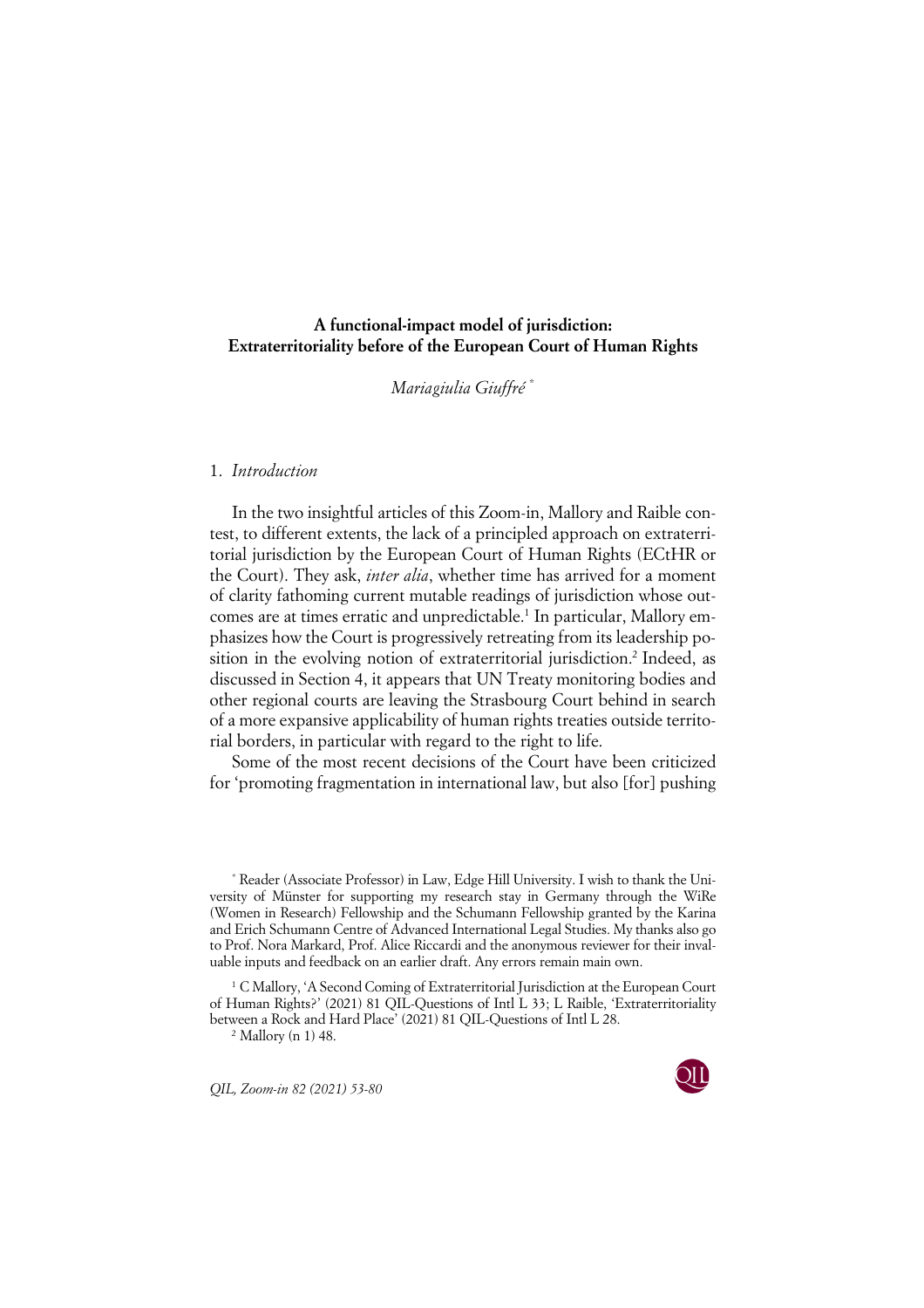the Court to an extremely isolated position worldwide and thus discrediting its role as a human rights guarantor in Europe.'3 Therefore, a more sweeping stance in the judgments of the Court becomes indispensable to stay credible in the face of the various transboundary violations of human rights, including climate change/environmental destruction cases and international armed conflicts.

In the field of human rights law, the concept of jurisdiction has acquired an obligatory dimension,<sup>4</sup> requiring Contracting Parties to human rights treaties to secure fundamental rights to individuals falling within their jurisdiction, both within and outside State borders. Whilst in general international law jurisdiction refers to the power and legal authority to affect people (and property),<sup>5</sup> jurisdiction in human rights law would be engaged (and thus human rights obligations triggered) also when a State exercises *de facto* authority, not necessarily *de jure*.<sup>6</sup> Therefore, international human rights bodies, *in primis* the ECtHR and the UN human rights committees, interpret jurisdiction as reflecting a *factual* notion through the exercise of State power or authority, regardless of the legality of the act under public international law. <sup>7</sup>

State jurisdiction is a *conditio sine qua non* for people to have human rights enforceable against the State and for the State to have obligations toward those people. The relational nature of jurisdiction between a subject and the authorities is key to understanding the normative relationship that unites State parties to a human rights treaty with their subjects.<sup>8</sup> A State will therefore be responsible for complying with its human rights obligations each time a person is subject to or is within its jurisdiction, ie, that individual is within the territory of the State concerned, under its

<sup>&</sup>lt;sup>8</sup> S Besson, 'The Extraterritoriality of the European Convention on Human Rights: Why Human Rights Depend on Jurisdiction and What Jurisdiction Amounts to' (2012) 25 Leiden J Intl L 857. See also C Focarelli, *International Law as a Social Construct* (OUP 2013) 397-98.



<sup>3</sup> See, eg, *Georgia v Russia* App no 38263/08 (ECtHR, 21 January 2021) Partly Dissenting Opinion Judge Pinto De Albuquerque para 2.

<sup>4</sup> C Ryngaert, *Jurisdiction in International Law* (OUP 2015).

<sup>5</sup> See, *inter alia*, A Mills, 'Rethinking Jurisdiction in International Law' (2014) 84 British YB Intl L 187.

<sup>6</sup> See, generally, L Raible, *Human Rights Unbound: A Theory of Extraterritoriality* (OUP 2020)

<sup>7</sup> Ryngaert (n 4).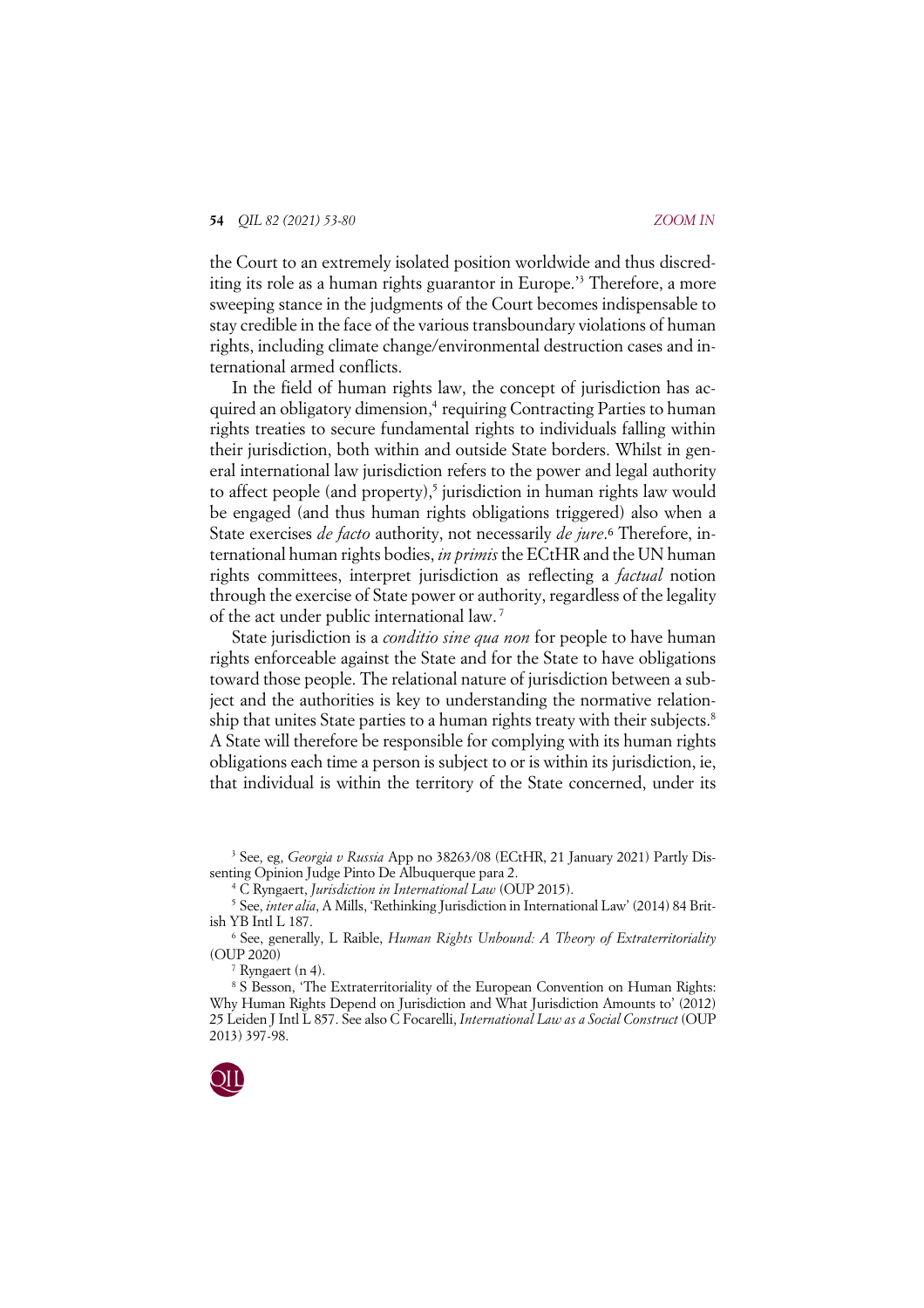control, or affected by organs acting on behalf of that State. In Cannizzaro's words on extraterritoriality,

'The logic of fundamental human rights is not to accord to individuals selective protection, *ratione loci*, but rather to reduce the unfettered discretion of public authority. Limiting their effect to a definite geographical space, or to pre-determined conditions of application, would subvert the logic and the very *raison d'être* of the sphere of fundamental rights pertaining to individuals'. 9

The heated scholarly debate unfolding on jurisdiction shows how

'[i]ncreasingly … the categories [for the exercise of jurisdiction] have proved to be too fixed – and perhaps too few – to serve the interests of States … and the needs of the system (including new needs responding to new commitments to human values). Developments have blurred the traditional categories, suggesting that the assumption of rigid categories (territoriality, nationality) are no longer valid, and that a more flexible jurisprudence would better serve the purposes of the law and the needs of the system'. 10

In Section 2, I will briefly introduce the concepts of 'extraterritorial jurisdiction' and 'effective control'. Whilst the notions of 'personal control' and 'territorial control' are not explicitly mentioned in the text of the ECHR, the Court has so far used them to include situations where a State exercises extraterritorial jurisdiction. As the list of typical situations in which a jurisdictional link arises is not exhaustive, <sup>11</sup> nothing prevents the Court from proposing a new test, which can better encompass unprecedented situations. Therefore, in Sections 3 and 4, I will explore the feasibility of a comprehensive paradigm based on functional jurisdiction and public powers, a paradigm that is at the same time complemented by an approach to jurisdiction based on the control exercised by the State over an individual's enjoyment of human rights, either within or outside

<sup>11</sup> *Georgia v Russia,* Jointly Partly Dissenting Opinions of Judges Yudkivska, Wojtyczek, and Chanturia (n 3).



<sup>9</sup> E Cannizzaro, 'The EU's Human Rights Obligations in Relation to Policies with Extraterritorial Effects: A Reply to Lorand Bartels' (2014) 25 Eur J Intl L 1094.

<sup>10</sup> L Henkin, 'International Law: Politics, Values and Functions. General Course on Public International Law' (1989) 216 Recueil des Cours de l'Académie de Droit International 280, 291.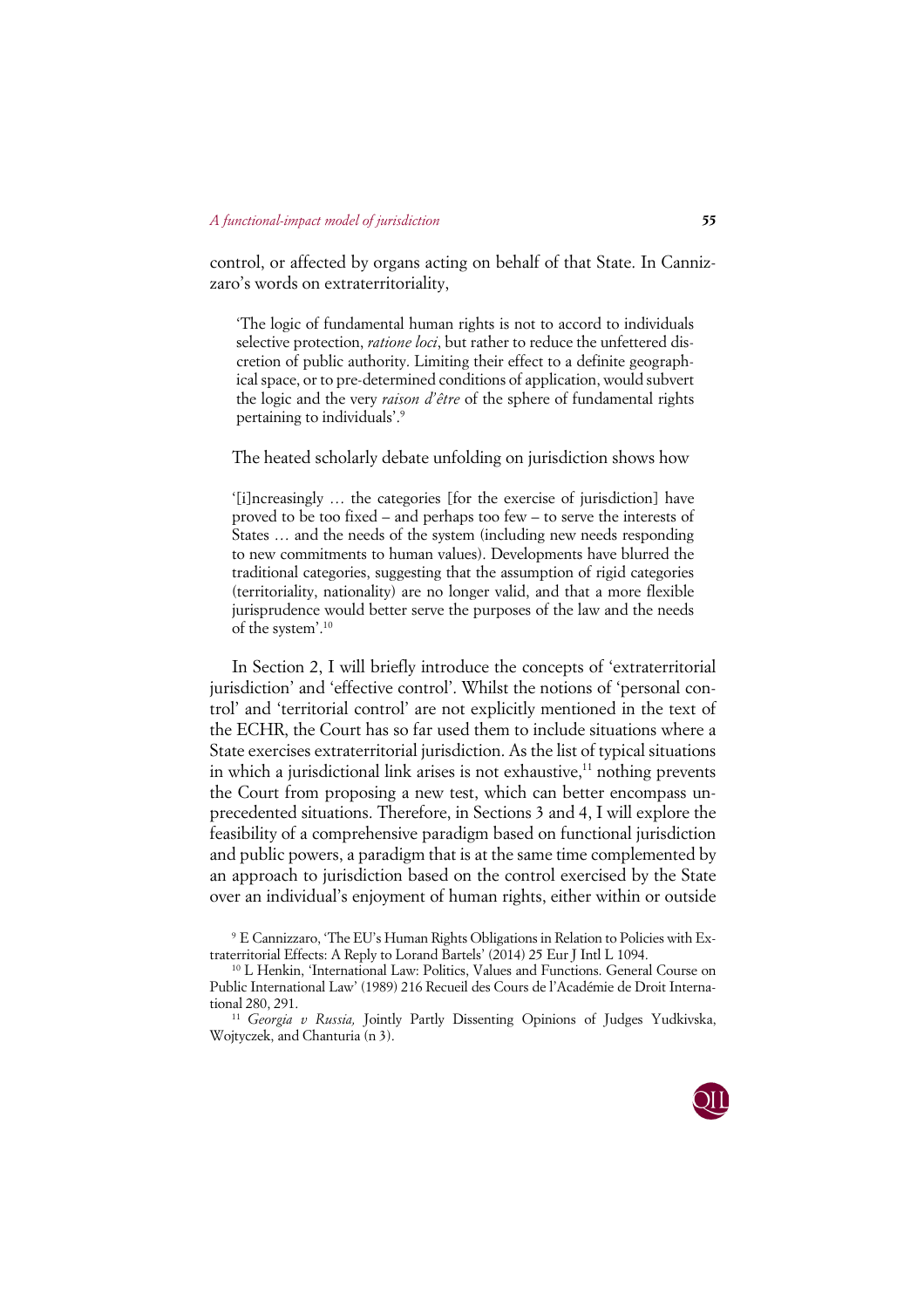territorial borders. More specifically, in Section 3, I will attempt to show how a functional reading of jurisdiction, which is not reliant on physical control and the positive/negative nature of State obligations,<sup>12</sup> would offer a more coherent stance to the Court in a vast array of cases, including State action at sea and the innumerable (interstate and individual) complaints concerning armed conflicts and active hostilities.<sup>13</sup>

Furthermore, I will cast light on the notion of 'special features' used by the Court in an increasing number of judgments to justify the engagement of extraterritorial jurisdiction. Being contingent on the particular circumstances of each case, the scope of the 'special features' doctrine has been left undefined, fostering legal uncertainty. Therefore, I will investigate whether and to what extent this formula can still be integrated within a *functional-impact* model of jurisdiction. Whilst full stability in the law is unlikely to be reached, $14$  what will emerge is a portray of jurisdiction as a 'variable geometry notion',<sup>15</sup> flexible enough to encompass an ample range of conducts, including those presumably occurring in a context of 'chaos'.16

Section 4 will bring other human rights bodies into the discussion. Over the last years, general comments and decisions regarding individual communications by UN treaty bodies have adopted more expansive interpretations of jurisdiction, going well beyond the current approach of the ECtHR.17 I aim to contribute to the inspiring debate, launched on

para 35; Besson (n 8) 879. 13 While my analysis goes beyond State action at sea, it partly builds on Moreno-Lax's thorough understanding of functional jurisdiction, which takes extraterritorial maritime migration multi-actor interventions as a key case in point. See V Moreno-Lax, 'The Architecture of Functional Jurisdiction: Unpacking Contactless Control – On Public Powers, *S.S. and Others v Italy*, and the "Operational Model"' (2020) German L J 401–404.

<sup>14</sup> See Mallory, *Human Rights Imperialists: The Extraterritorial Application of the European Convention on Human Rights* (Hart Publishing 2020) 200.

<sup>15</sup> D Mauri, 'On American Drone Strikes and (Possible) European Responsibilities: Facing the Issue of Jurisdiction for "Complicity" in Extraterritorial Targeted Killings' (2019) 28 Italian YB Intl L 268.

<sup>16</sup> For example, *Georgia v Russia* (n 3) para 126.

<sup>17</sup> See eg, UN HRC, *AS and Others v Italy* (27 January 2021) UN Doc CCPR/C/130/D/3042/2017; 'General comment no 36 (2018) on Article 6 of the International Covenant on Civil and Political Rights, on the right to life' (30 October 2018) UN Doc CCPR/C/GC; UN Committee on the Rights of the Child, 'Communications no



<sup>&</sup>lt;sup>12</sup> According to Besson, negative and positive obligations are inseparable and complementary, as also confirmed by *Isaak v Turkey* App no 44587/98 (ECtHR, 28 September 2006) para 106; and *Andreou v Turkey* App no 45653/99 (ECtHR, 27 October 2009)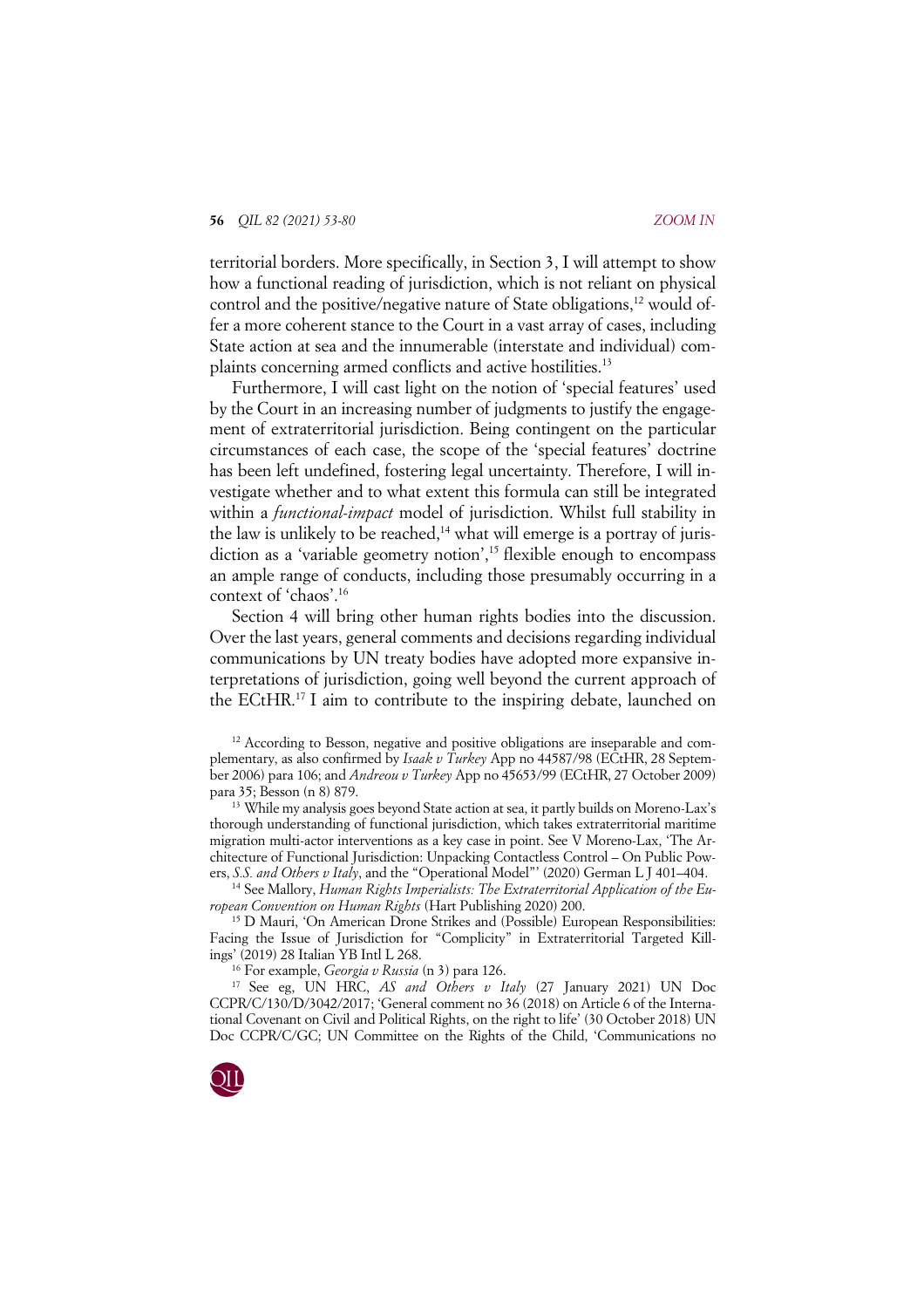*QIL* by Mallory and Raible, asking to what extent the Strasbourg Court, whose interpretation of the ECHR has often been informed by the approach of international courts and human rights committees, would positively rely in the near future on the interpretation of human rights principles articulated by these other bodies – in particular with regard to the *impact* of State actions on the enjoyment of individual rights as an element to affirm extraterritorial jurisdiction.

# 2. *A brief overview on jurisdiction and effective control*

Under Article 1 of the ECHR, '[t]he High Contracting Parties shall secure to everyone within their jurisdiction the rights and freedoms defined in Section I of this Convention.' Since the phrasing of Article 1 'under its jurisdiction' is not geographically limited,<sup>18</sup> the ECtHR has inferred jurisdiction not only from territorial sovereignty, but also from lesser degrees of dominance, such as occupation or 'effective overall control.'19 I have provided elsewhere a reconstruction of the evolution of extraterritorial jurisdiction and the 'effective control' test before the EC $tHR<sup>20</sup>$  so, for reasons of space, such a complex body of case law cannot be thoroughly commented here.Whilst the jurisprudence of the Court is marred by doctrinal uncertainty and lack of internal coherence, jurisdiction is today conceived of as being essentially 'functional', ie, it pertains to the function of jurisdiction. It concerns the legal relationship that unites State parties to a human rights treaty and their subjects through the exercise of State power or de facto control – without restriction of its scope to a given territory or to nationals.<sup>21</sup>

79/2019 and no 109/2019' (2 November 2020) UN Doc CRC/C/85/D/79/2019– CRC/C/85/D/109/2019.

<sup>18</sup> See *Al-Skeini v UK* App no 55721/07 (ECtHR, 7 July 2011) para 140.

<sup>19</sup> *Loizidou v Turkey* App no 15318/89 (ECtHR, 23 February 1995) (ECtHR, 18 December 1996) (Preliminary objections and merit); *Cyprus v Turkey* App no 25781/94 (ECtHR, 10 May 2001) (Judgment – Just Satisfaction).

<sup>20</sup> M Giuffré, *The Readmission of Asylum Seekers under International Law* (Hart Publishing 2020).

<sup>21</sup> Y Shany, 'The Extraterritorial Application of International Human Rights Law' (2020) 409 Recueil des Cours de l'Académie de Droit International 30-31

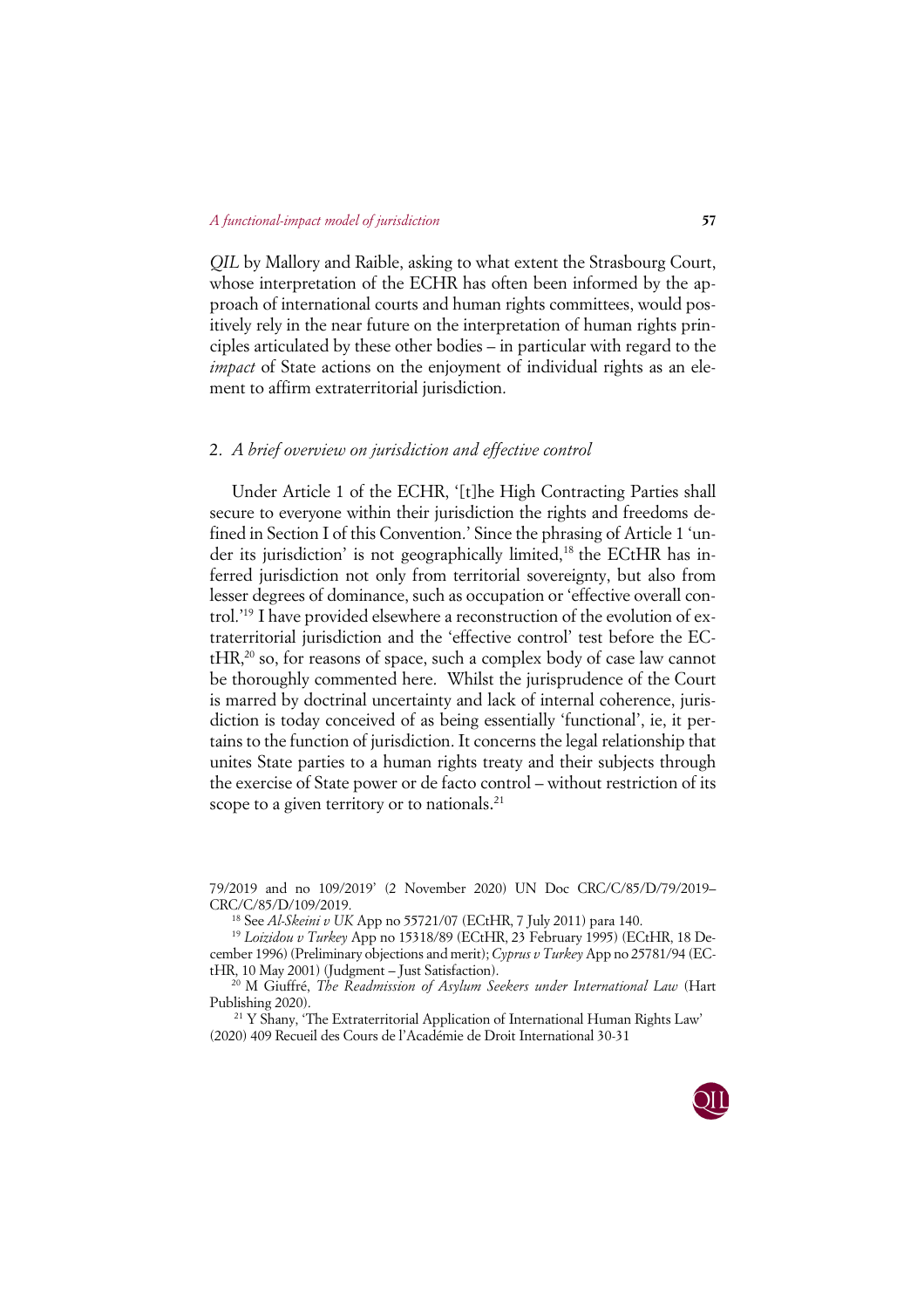#### **58** *QIL 82 (2021) 53-80 ZOOM IN*

Despite jurisdiction and causation being two discrete concepts.<sup>22</sup> the Court has sometimes conflated them to infer a jurisdictional link under Article 1 of the ECHR. What emerges from the Court's case law is that 'pure causation is insufficient to establish jurisdiction in relation to utterly accidental and unpredictable outcomes. However, the proximate and predictable results must be taken into account when planning and executing State action, whatever the location of its agents and of the action itself.'23 Indeed, when exercising its functions (both in programming and enforcing a certain action), the State should assess what reasonably foreseeable consequences its conduct has on the enjoyment of human rights by persons under its jurisdiction.

In *Bankovic and Others v Belgium and Others*, the Court has emphasized the requirement of legal authority to establish jurisdiction*.<sup>24</sup>* However, a joint reading of the ECtHR case law reveals how the concept of 'effective control' triggering Article 1 of the ECHR also involves those State actions that may fall short of arresting, detaining, or extraditing the individuals concerned.<sup>25</sup> 'Effective control' in the personal mode can imply any coercive conduct imposed on a person through the use of direct force (ie, by shooting or bombing), the exercise of physical power and control in a situation of proximate targeting (even outside of either the context of a military operation, a situation of arrest or detention),  $26$  'but

<sup>22</sup> S Vezzani, 'Considerazioni sulla giurisdizione extraterritoriale ai sensi dei trattati sui diritti umani' (2018) Rivista di Diritto Internazionale 1086 ff.

<sup>23</sup> Moreno-Lax (n 13) 402. See also, *Bankovic v Belgium* App no 52207/99 (ECtHR, 12 December 2001) (Admissibility) para 75.

<sup>24</sup> The *Bankovic* argument – whereby extraterritorial jurisdiction is 'as a general rule, defined and limited by the sovereign territorial rights of the other relevant States' – was reaffirmed, more recently, in *MN and Others v Belgium* App no 3599/18 (ECtHR, 5 May 2020) para 99.

<sup>25</sup> See eg, *Medvedyev and Others v France* App no 3394/03 (ECtHR, 29 March 2010). With regard to State security forces acting abroad, see *Öcalan v Turkey* App no 46221/99 (ECtHR, 12 May 2005); and *Ilich Sanchez Ramirez v France* App no 59450/00 (ECtHR, 4 July 2006). On cases of military presence abroad, see, *Al Saadoon and Mufdhi v United Kingdom* App no 61498/08 (ECtHR, 30 June 2009); *Al-Skeini v UK* (n 18); *Al-Jedda v UK* App no 27021/08 (ECtHR, 7 July 2011). With regard to military interventions amounting to effective control see *Markovic and Others v Italy* App no 1398/03 (ECtHR, 14 December 2006); *Mansur PAD and Others v Turkey* App no 60167/00 (ECtHR, 28 June 2007) (Admissibility).

<sup>26</sup> See *Carter v Russia* App no 20914/07 (ECtHR, 21 September 2021) para 161.

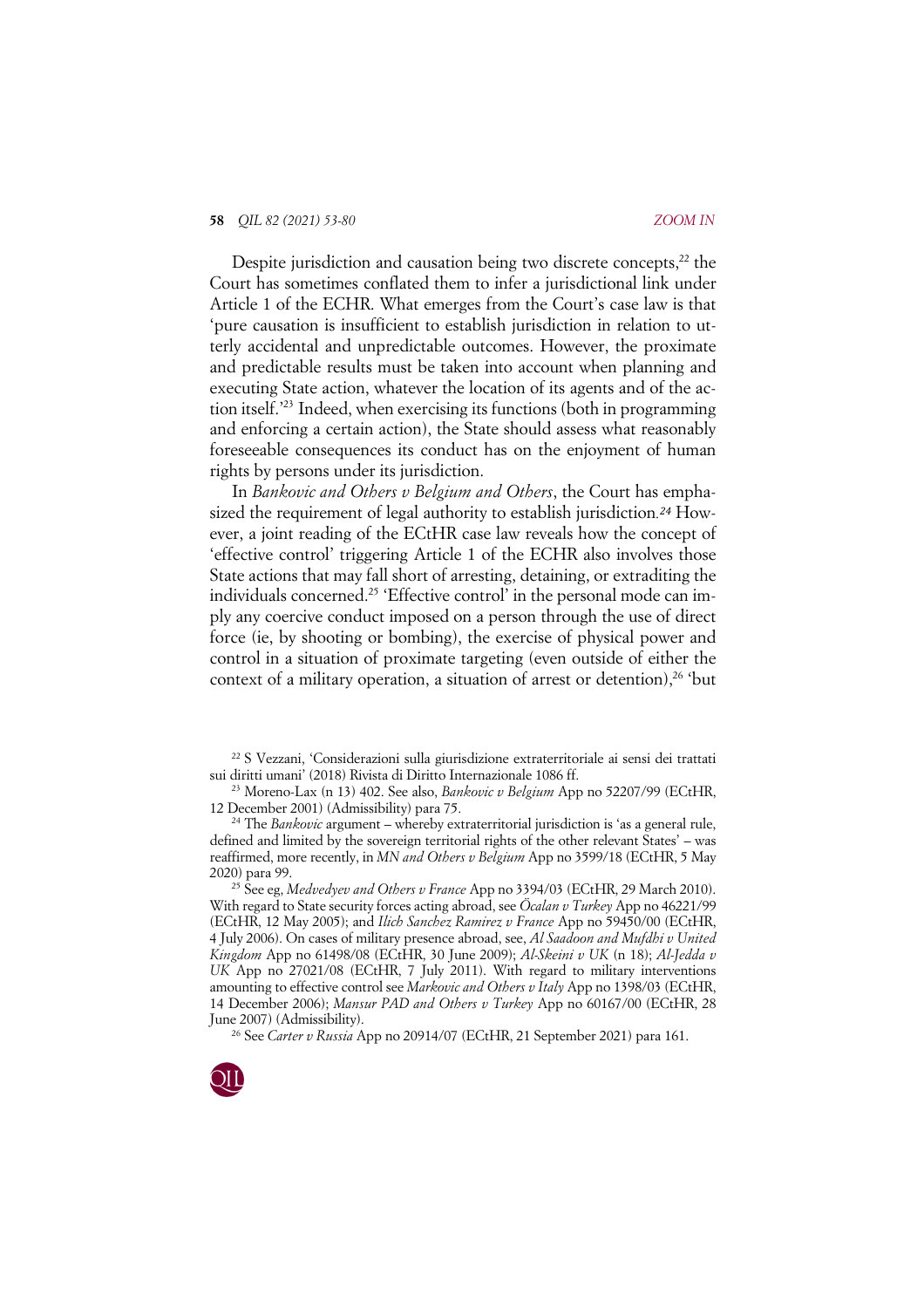also less intrusive measures like forcing a boat off of its course', $27$  or killing someone in an exchange of fire where it is not known which side fired the fatal bullet.<sup>28</sup>

# 3. *Taking 'functional jurisdiction' and 'public powers' seriously: What role for 'special features'?*

In light of the foregoing, this Section aims to introduce the notion of 'functional jurisdiction' discussing what the content and scope of 'State functions' are, when a State does start exercising its public powers, and whether the planning of a State action – whose execution has reasonably foreseeable consequences on the rights of persons – contributes to engage the jurisdiction (including 'contactless' jurisdiction) of that State.29 It will also explore the nebulous concept of 'special features' recently used by the Court to infer extraterritorial jurisdiction.

According to Judge Albuquerque, in many of the ECtHR's cases,

'jurisdiction depend[s] upon the *de facto* authority exercised by the State over a person, a group of persons, property or an area, regardless of the instantaneous or continuous nature of the State action, or the intentional, deliberate, negligent or collateral character of the damage caused, or the legality of the State action or even the determination of the substantive law applicable to the facts in issue'. 30

It thus comes as a surprise the Court's argument (in *Georgia v Russia*) that 'the very reality of armed confrontation and fighting between enemy military forces seeking to establish control over an area in a context of

<sup>30</sup> *Georgia v Russia*, Dissenting Opinion Judge de Albuquerque (n 3) para 9.



<sup>27</sup> Bank, 'Refugees at Sea; Introduction to Article 11 of the 1951 Convention' in Zimmermann (ed), *The 1951 Convention Relating to the Status of Refugees and its 1967 Protocol A Commentary* (OUP 2011) 841

<sup>28</sup> See *Al-Saadoon v UK* (n 25).

<sup>29</sup> On contactless control and jurisdiction, see M Giuffré, V Moreno-Lax, 'The Rise of Consensual Containment: From "Contactless Control" to 'Contactless Responsibility' for Forced Migration Flows' in Juss (ed), *Research Handbook on International Refugee Law* (Edward Elgar 2019).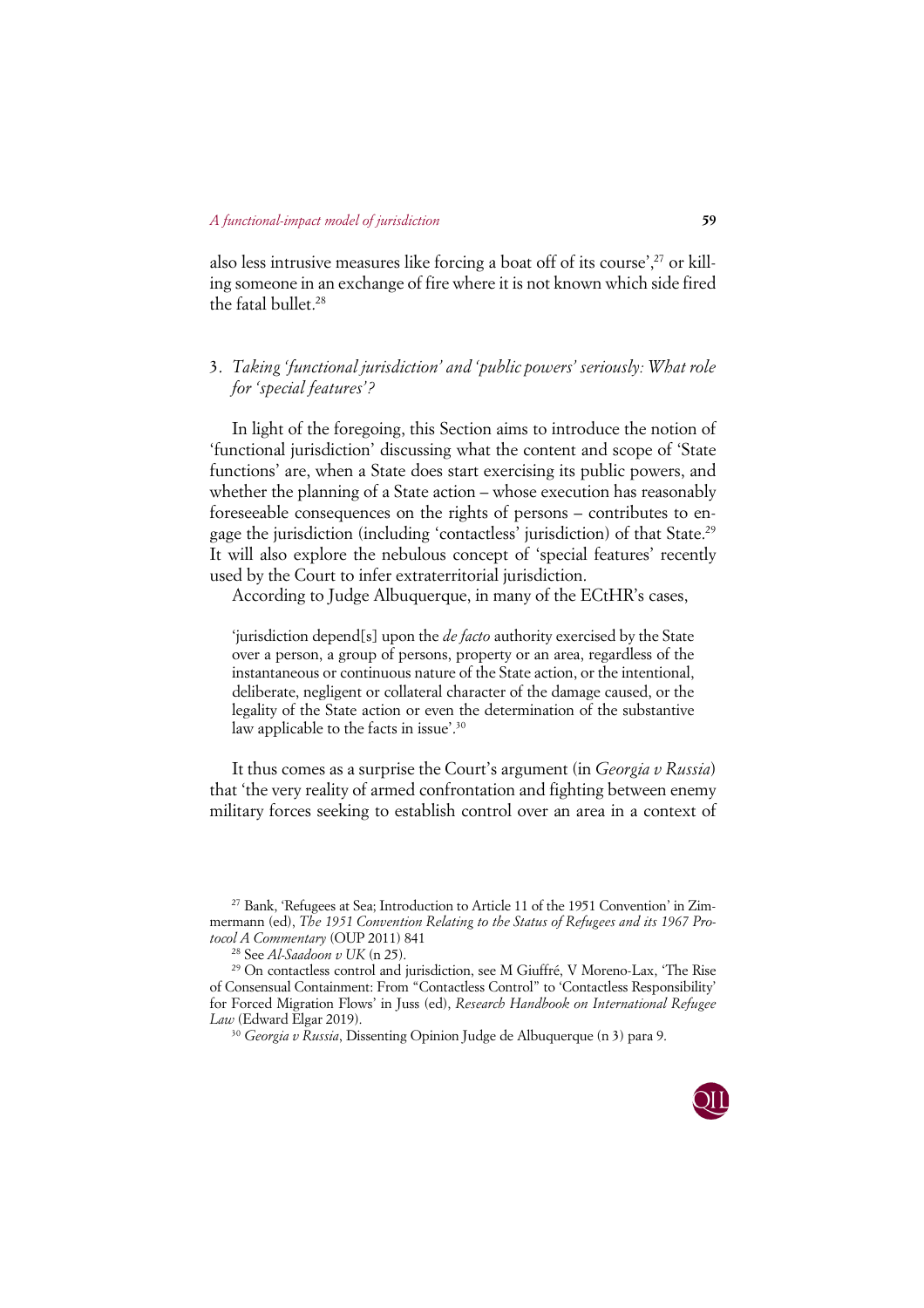*chaos*' excludes jurisdiction. <sup>31</sup> Indeed, if a jurisdictional link is established every time a person is detained, injured or murdered abroad, as a result of the exercise of State prerogatives, it would be questionable the denial of such control when many more people are detained, injured, or murdered (including during the chaotic phase of active hostilities or an airstrike).32 Moreover, if jurisdiction is engaged under Article 1 of the ECHR in respect of 'isolated and specific acts',<sup>33</sup> it is even more so when a State carries out a large-scale operation, which has a preparatory phase, a decision-making phase and an executive phase with far-reaching consequences for the affected victims.<sup>34</sup>

In *Hanan v Germany*, the Court deals with the duty to investigate following a military operation abroad*.* Here, the fact that Germany was already investigating the deaths of civilians caused by an airstrike in Kunduz, ordered by German Colonel K., was not considered enough to establish jurisdiction.<sup>35</sup> Instead, and rather than offering a principled reading of jurisdiction, the Court makes the jurisdictional link contingent on 'special features', such as the obligation for Germany to investigate the deaths of a military attack under domestic law and customary humanitarian law and the fact that Afghani authorities were not able to conduct investigations themselves.<sup>36</sup>

The Court had already applied this 'special features' doctrine in previous Article 2 procedural obligation cases, such as *Güzelyurtlu and Others v Cyprus and Turkey* 37, *Romeo Castano v Belgium,*<sup>38</sup> *and Georgia v Russia.*<sup>39</sup> However, *Hanan* reveals the concerns of some of the judges for a decision that could 'excessively broaden the scope of application of the Convention'.40 The Grand Chamber was eager to emphasize that it was

<sup>31</sup> *Georgia v Russia* (n 3) para 126.

<sup>32</sup> *Georgia v Russia*, Partly Dissenting Opinion Judge de Albuquerque (n 3) para 27.

<sup>33</sup> *Georgia v Russia* (n 3) para 132.

<sup>34</sup> *Georgia v Russia*, Joint Partly Dissenting Opinion Judges Yudkivska, Wojtyczek and Chanturia (n 3) para 11.

<sup>35</sup> *Hanan v Germany* App no 4871/16 (ECtHR, 16 February 2021).

<sup>36</sup> ibid paras 141-142.

<sup>37</sup> *Güzelyurtlu and Others v Cyprus and Turkey* App no 36925/07 (ECtHR, 29 January 2019) para 192. 38 *Romeo Castaño <sup>v</sup> Belgium* App no 8351/17 (ECtHR, 9 July 2019).

<sup>39</sup> *Georgia v Russia* (n 3) para 332.

<sup>40</sup> *Hanan v Germany,* Joint Partly Dissenting Opinion of Judges Grozev, Ranzoni and Eicke (n 35) para 7.

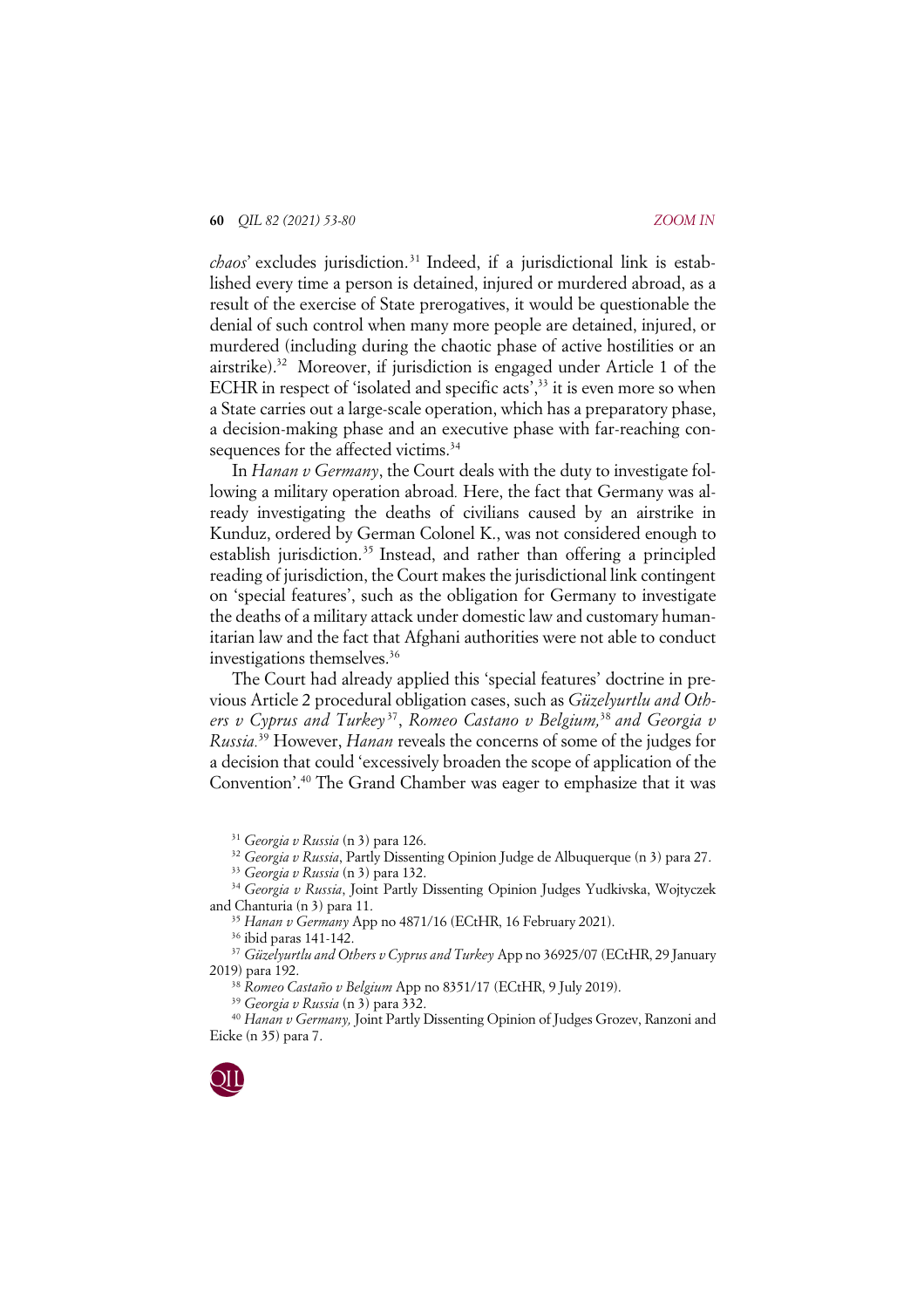not making any ruling on the substantive element of Article 2, despite its determination of a jurisdictional link for the procedural component of the right to life.<sup>41</sup>

In resorting to the 'special features' formula to infer extraterritorial jurisdiction in complex situations, especially when European States are engaged in armed confrontations outside their borders, the Court 'does not consider that it has to define *in abstracto* which "special features" trigger the existence of a jurisdictional link […], since these features will necessarily depend on the particular circumstances of each case and may vary considerably from one case to the other.<sup>'42</sup>

It is thus to be seen whether these findings will be considered too much of a stretch being the outer limits of where some judges, at pains with an 'overly expansive vision of the Court as an adjudicator of the totality of armed conflict'43 are willing to go. By now, it seems that renouncing to ground its reasoning on a construct of more universal application, the Court intentionally avoids engaging in thorny issues, such as either the jurisdiction of European States or the scope of fundamental rights during their overseas activities, thus strategically resorting to the flexible and contested concept of 'special features' to justify the *ad hoc* exercise of jurisdiction.<sup>44</sup>

Instead of such piecemeal approach, which risks undermining the Court's credibility, these cases could have been more coherently addressed if the Court had relied on a functional test to affirm jurisdiction outside the territory of the respondent State. For instance, in *Hanan*, Germany's jurisdiction could have been established by relying on the fact that, through its State agents deployed in Afghanistan, Germany was in the position (and had the power with their enforcement actions) to directly exercise control over the applicant's sons killed by the Kunduz airstrike.

<sup>44</sup> See, *inter alia*, Milanovic, 'Georgia v. Russia No. 2: The European Court's Resurrection of Bankovic in the Contexts of Chaos' (2021) EJILTalk <www.ejiltalk.org/georgia-v-russiano-2-the-european-courts-resurrection-of-bankovic-in-the-contexts-of-chaos>.



<sup>41</sup> *Hanan v Germany* (n 35) paras 143-144.

<sup>42</sup> *Güzelyurtlu and Others v Cyprus and Turkey* (n 37) para 190. 43 *Georgia v Russia*, Concurring Opinion Judge Keller (n 3) para 4.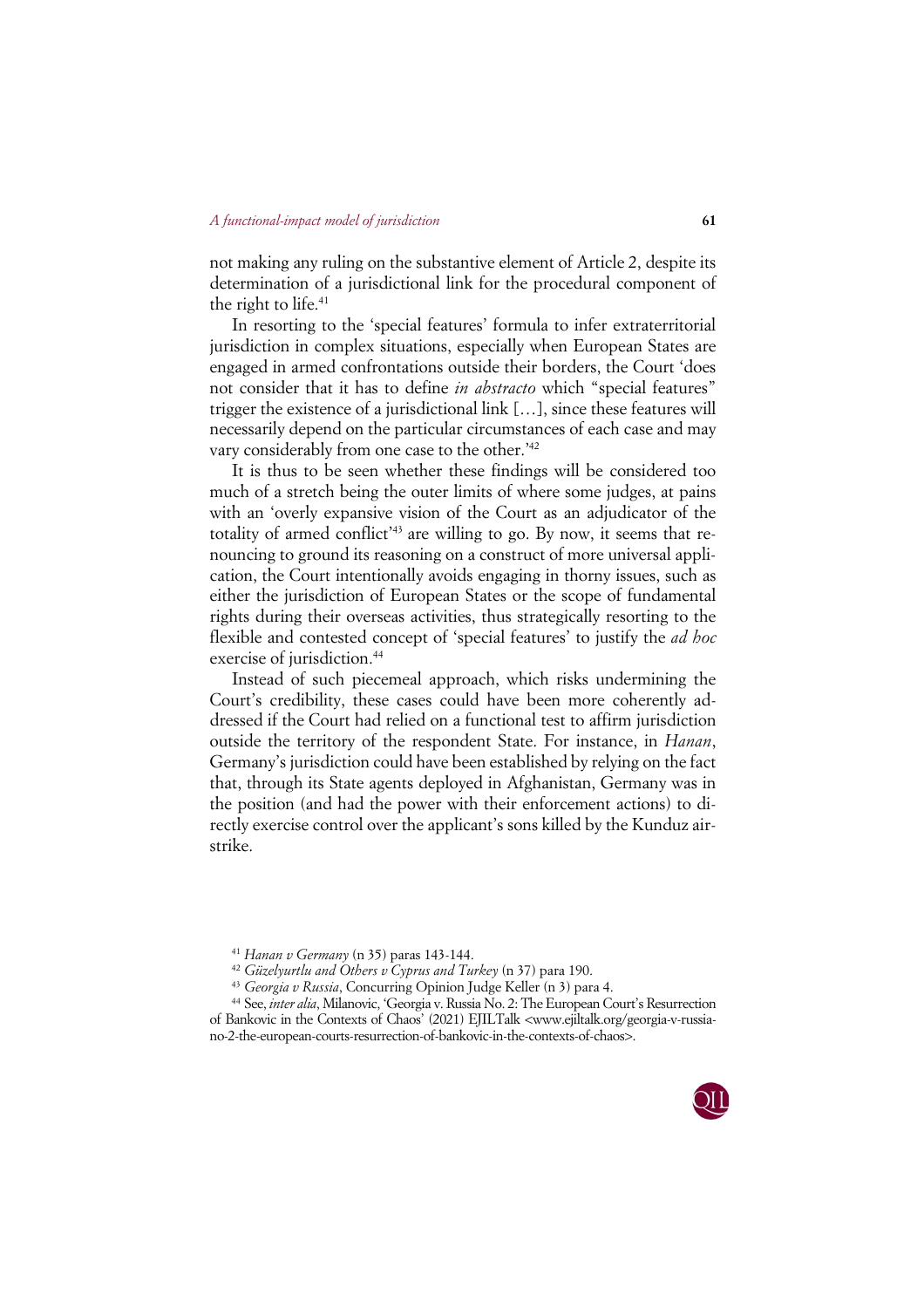### **62** *QIL 82 (2021) 53-80 ZOOM IN*

Having said that, and without going beyond the – at times contradictory – understanding of jurisdiction the Court has developed to date.<sup>45</sup> some common threads in its case law can be traced and knotted together to provide a clearer and more coherent pathway to jurisdiction. I believe enhanced consistency would rest on the notions of *functional jurisdiction* and *public powers* as well as on the *impact* the actions and omissions of State authorities have on the enjoyment of rights. By appraising 'the facts against the principles which underlie the fundamental functions of the Convention', the Court should 'stop fashioning doctrines which somehow seem to accommodate the facts.<sup>246</sup> At the same time, as Strasbourg judges appear unwilling to get rid of the 'special features' formula altogether, a pragmatic approach could see the Court using 'special features' as an auxiliary tool, with the sole purpose of corroborating its prior principled reasoning on jurisdiction (neatly based on a functional-impact model). This does not mean that jurisdiction and potential responsibility should be assessed, for instance, under international humanitarian law or the law of the sea. But as long as 'special features' include references to other areas of law (eg, international humanitarian law or the law of the sea), these considerations could be imported into the reading of the term jurisdiction to aid (ie, to reinforce) the Court's interpretation and application of international human rights law in the specific circumstances. Such a contextual interpretation, which encompasses other applicable rules of international law, would be in line both with international practice and with the concept of systemic integration under Article  $31(3)(c)$ of the Vienna Convention on the Law of Treaties (VCLT).47

<sup>45</sup> *Georgia v Russia*, Dissenting Opinion Judge Albuquerque (n 3) paras 9–12. See also, *Al-Skeini and Others*, Concurring Opinion Judge Bonello (n 18) paras 4 and 7.

<sup>47</sup> See IAComHR, Inter-state Petition IP-02, Report No 112/10, Inter-Am CHR, OEA/Ser.L/V/II.140 Doc 10 (21 October 2011) para 121; UN HRC, *AS and Others v Italy* (n 17) para 7.6, 7.8; *AS and Others v Malta* (13 March 2020) UN Doc CCPR/C/128/D/3043/2017 paras 6.6, 6.7. On this point, see also, M Longobardo, S Wallace, 'The 2021 ECtHR's Decision on *Georgia v Russia (II)* Case and the Application of Human Rights Law to Extraterritorial Hostilities' (2022) 26 Israel L Rev (forthcoming); and E Papastavridis, 'The European Convention of Human Rights and Migration at Sea: Reading the "Jurisdictional Threshold" of the Convention Under the Law of the Sea Paradigm' (2020) 21 German L J 419.



<sup>46</sup> *Al-Skeini and Others*, Concurring Opinion Judge Bonello (n 18) para 8.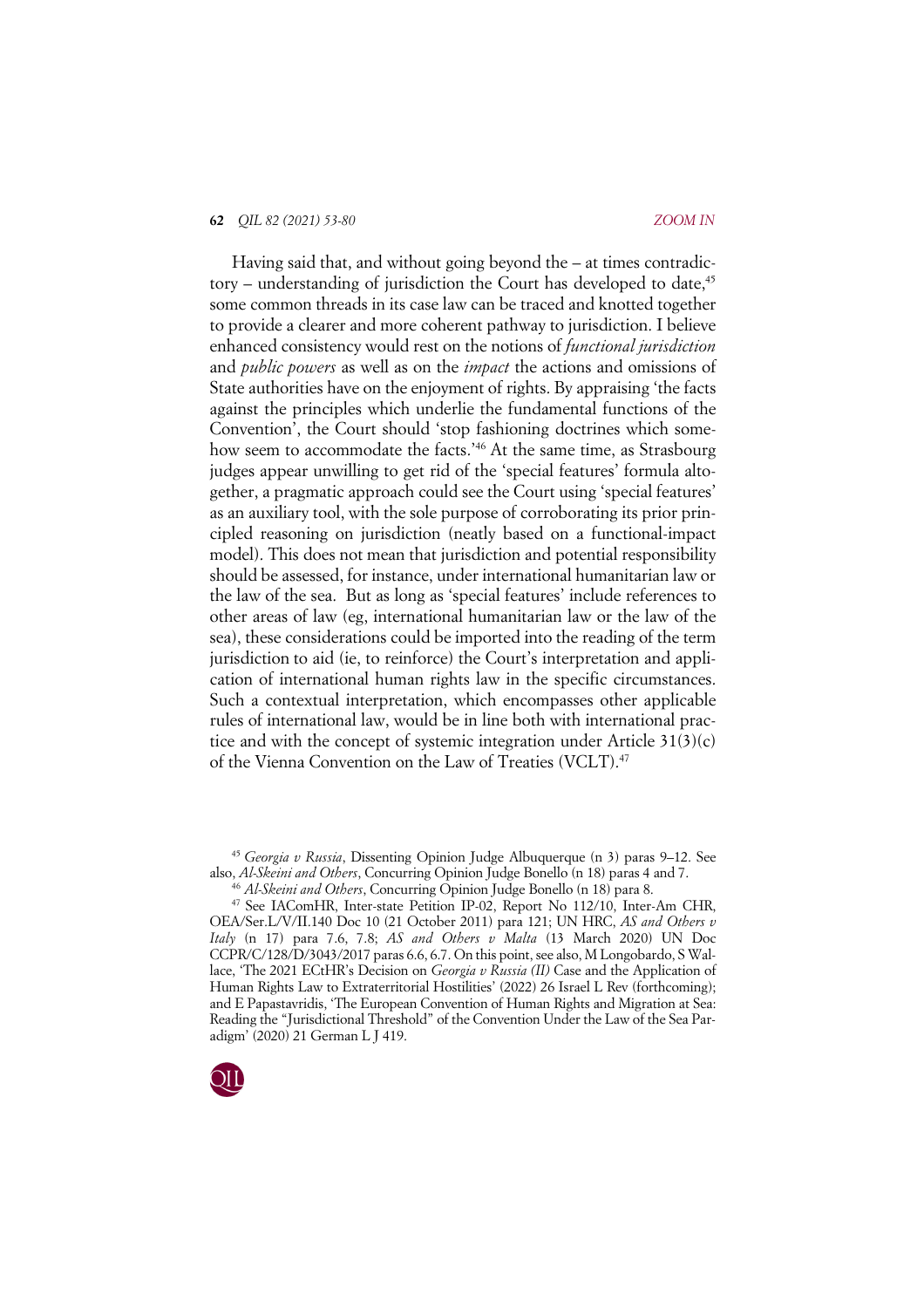# 3.1. *Functional jurisdiction in planning and executing extraterritorial actions*

Several actors (including Strasbourg judges in various separate opinions)48 have proposed a functional test for jurisdiction. As a third-party intervention in *Hanan v Germany* has pointed out, this test can be affirmed 'where it is within a State's power to perform certain functions that are consistent with their ratification of the Convention, the protection of human rights, the investigation of human rights abuses, etc.'49 In their partly dissenting opinion in *Georgia v Russia*, judges Yudkivska, Wojtyczek and Chanturia argued that

'a High Contracting Party shall secure the [ECHR] rights and freedoms [...] to everyone under its State power and the scope of the rights and freedoms to be secured should be adequate to the extent of the scope of effective State power'. 50

Therefore, in their view, a jurisdictional link also arises

'every time a State undertakes *pre-planned extraterritorial actions* involving the use of instruments of *State power directly affecting private parties*, such as coercion or force. The process of planning and deciding about general methods and specific actions, as well as carrying out the decisions taken, creates a jurisdictional link and places the persons affected under the *public power* of the State in question, or to use other words, under the control of that State'. 51

I believe that a coherent approach to jurisdiction would consider that a State exercises control also through policy measures and operational

<sup>51</sup> ibid para 5. Also in *Carter v Russia*, the Court held that the poisoning of Mr Litvinenko had been the result of a planned and complex operation executed by two States agents acting on behalf of Russia, *Carter v Russia* (n 26) para 159.



<sup>48</sup> See *Al-Skeini and Others*, Concurring Opinion Judge Bonello (n 18) paras 3–20; *Georgia v Russia*, Dissenting Opinion Judge Albuquerque (n 3) para 26.

<sup>49</sup> Rights and Security International, '*Hanan v Germany* - Grand Chamber of the European Court of Human Rights (application no. 4871/16)' (26 February 2020) <www.rightsandsecurity.org/action/litigation/entry/hanan-v-germany-grand-chamber-ofthe-european-court-of-human-rights>.

<sup>50</sup> *Georgia v Russia*, Joint Partly Dissenting Opinion Judges Yudkivska, Wojtyczek and Chanturia (n 3) para 3.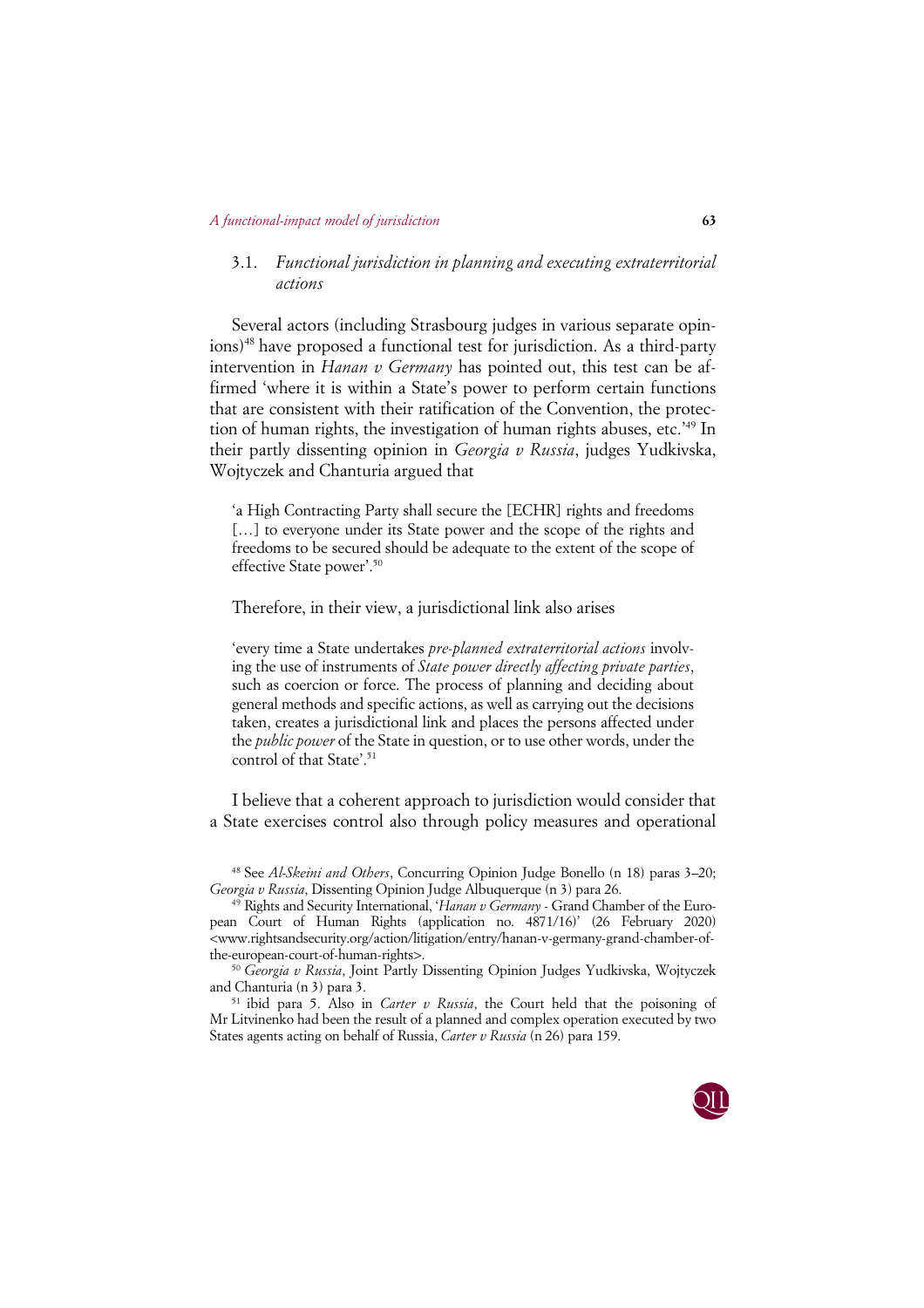conducts, which are deliberate expressions of State powers based (at times) on long-term strategies and cooperative practices.<sup>52</sup> In this regard, a jurisdictional link can be established when either one or more States exercise control over the preparation and execution of an action/policy affecting individuals outside territorial borders. This reasoning would ensure 'the *universal* and effective recognition and observance' of fundamental human rights, as enshrined in the Preamble to the ECHR. Therefore, for instance, jurisdiction over civilians can be affirmed in armed conflicts, including during the active hostilities stage, which is the operative expression of State powers requiring a well-planned and lengthy preparation. To give another example, European States might also engage jurisdiction whenever their authorities, with knowledge of a particular distress event at sea, decide to delay (in the framework of their containment policies) the executive part of their intervention (with belated succors resulting in the predictable death of people in danger); and whenever they delegate to a third country (with which they have established solid cooperative and long-standing *non-entrée* policies) the rescue/interdiction and pullback of the shipwrecked to unsafe ports of departure.

The participation of European States either in a military or border patrolling operation is not a one-off exercise of State authority, but rather part and parcel of a pre-planned policy, which is essential to the success of the actual operation. In this view, functional jurisdiction is not only engaged when State authorities exercise effective operational control through direct physical constraint over persons or territory, but also when public powers are exercised through the development and implementation of general policies or targeted policing operations either producing effects abroad or enforced beyond borders.<sup>53</sup>

For example, in *Bankovic*, the Court could have reached a different conclusion on jurisdiction if it had taken into account the broader framework of programmed operational action within which the actual bombing was carried out, without disregarding the foreseeable consequences

<sup>52</sup> Besson (n 8) 864–865. 53 *Al-Skeini v UK* (n 18) para 131.

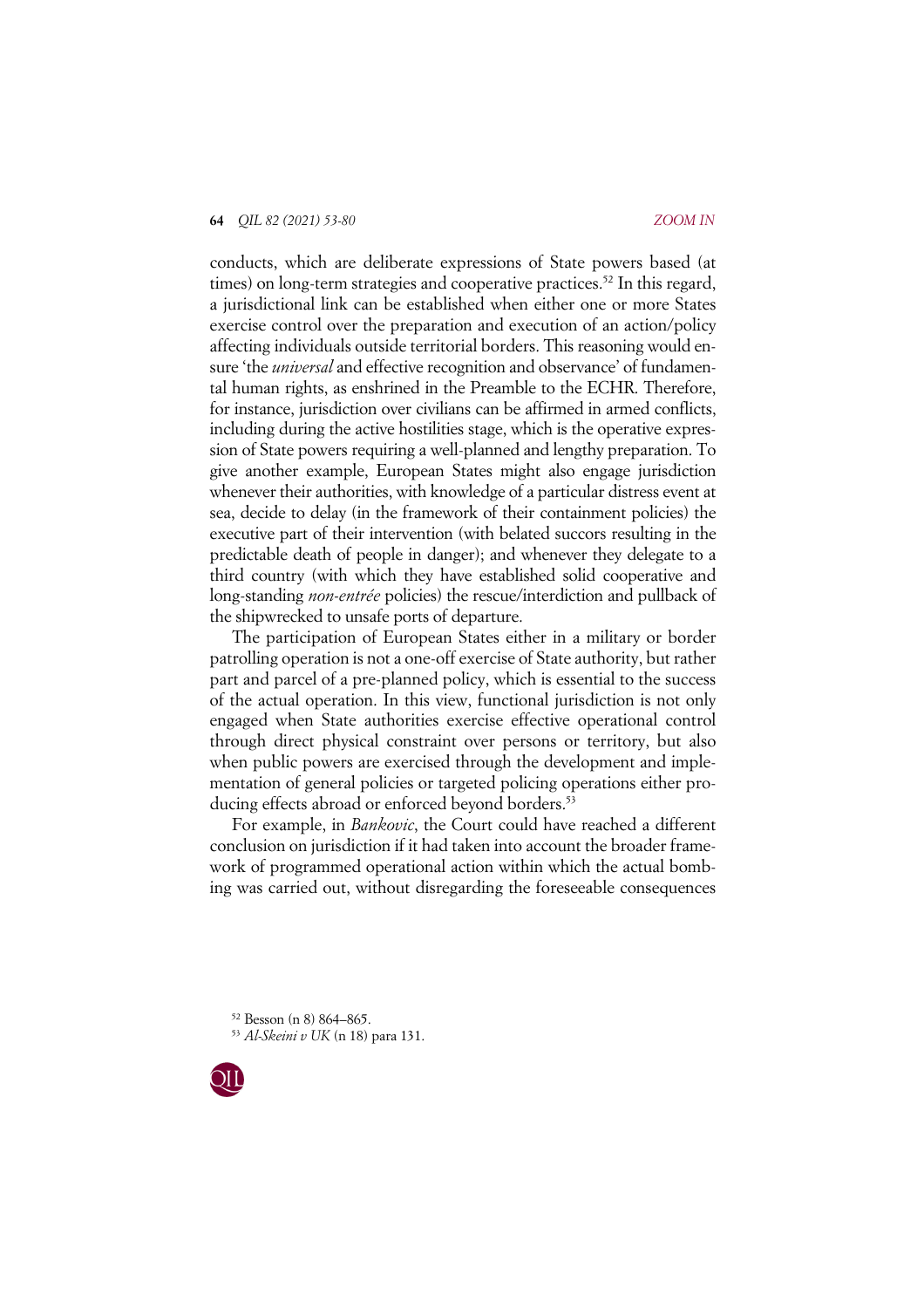that such pre-planned State action could have on the life of civilian targets.54 Likewise, in *Georgia v Russia*, the Court did not recognize extraterritorial jurisdiction during the active phase of the hostilities (8 to 12 August 2008). It failed indeed to acknowledge that the civilian targets unwillingly found themselves under the decision-making power of the Russian military commanders who enforced a pre-planned operation by means of an army, which is *per se* an exercise of public powers (and therefore of jurisdiction).<sup>55</sup>

Accordingly, in an armed conflict, it is not only the actual airstrike that has relevance in establishing a jurisdictional link with the victims, but the full preparation and planning of the military operation leading to the final order by a commander to drop the bomb. An agent of the State, by giving the order to launch an attack, operates within the limits of the powers delegated to them for the purpose of conducting State securityrelevant activities. They have thus both the authority to directly affect the life of the people under their control and the *de jure* power to avert the foreseeable outcome. As the attack (whether by drone, helicopter, or poisoning assassination) creates a jurisdictional link, the State should assess 'its compliance with the provisions of Article 2 [of the ECHR] in advance, and [should also] conduct an independent and effective investigation into the deaths in its aftermath.'56

The sovereign authority nexus through the establishment of a public powers relation can thus trigger (functional) jurisdiction, which is manifested through legislative, executive, and/or adjudicative activity.57 When assessing whether jurisdiction is engaged in a particular situation, it is therefore crucial to conduct a comprehensive evaluation where also the knowledge of the State on the foreseeable consequences of its actions/omissions and the impact these might have on the rights of people under its control is taken into account.

<sup>55</sup> *Georgia v Russia*, Joint Partly Dissenting Opinion Judges Yudkivska, Wojtyczek and Chanturia (n 3) paras 6–8.



<sup>54</sup> *Contra*: In the leading *Ergi v Turkey* case, the Court held that the planned military action had been executed without taking sufficient precautions 'to protect the lives of the civilian population'. See, *Ergi v Turkey* App no 23818/94 (ECtHR, 28 July 1998) paras 79, 81. See also Moreno-Lax (n 13) 403.

<sup>56</sup> Mallory (n 1) 208.

<sup>57</sup> Moreno-Lax (n 13) 403.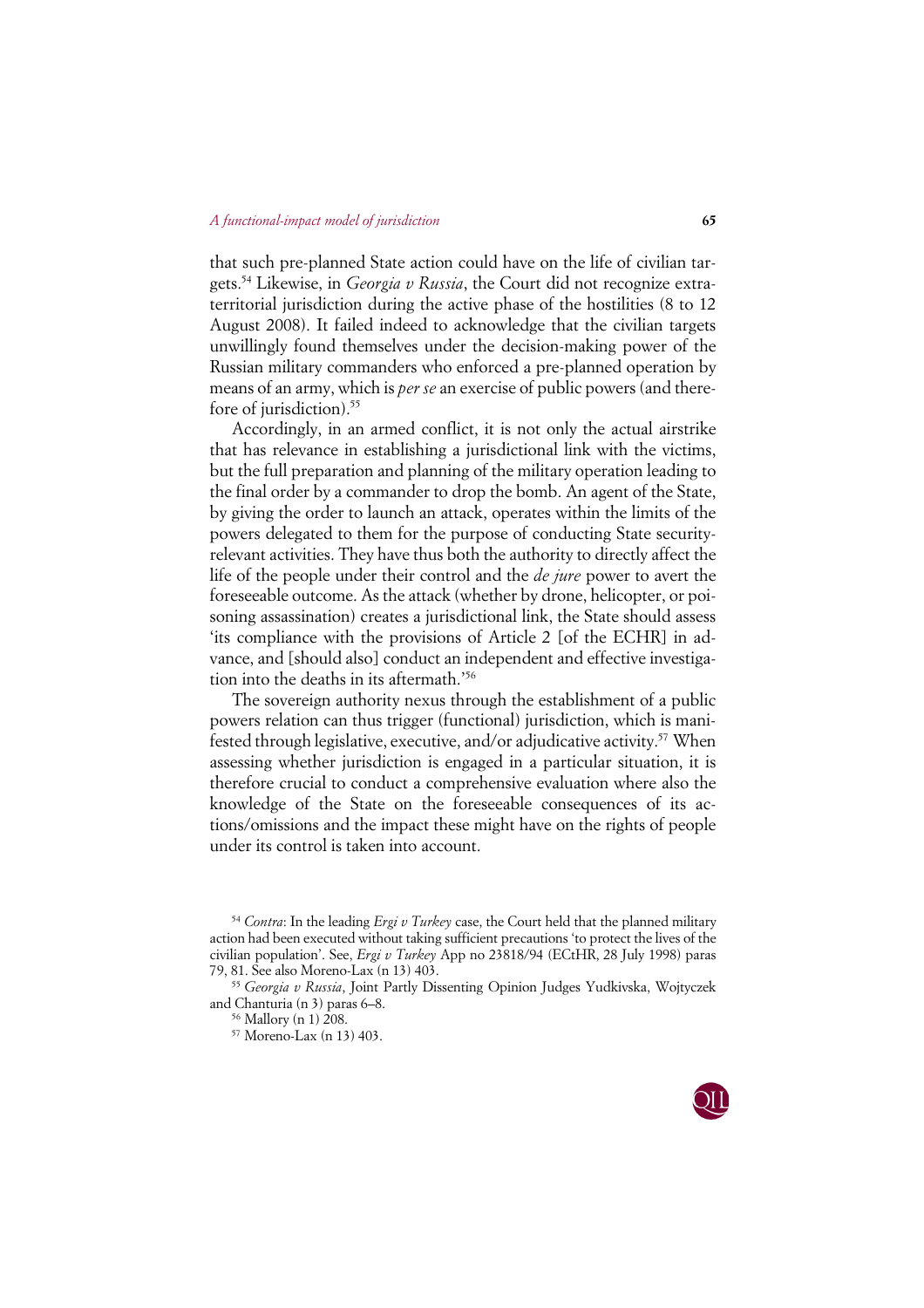### **66** *QIL 82 (2021) 53-80 ZOOM IN*

To give an example, the functional nature of State jurisdiction at sea distinguishes maritime frontiers from land borders. On the one hand, there are maritime borders drawn on maps, which delineate a physical area in which a State exercises its diverse degrees of sovereignty according to the legal regimes of the different maritime zones. Here, the powers that the State exercises are functional, for the protection of certain interests that international law deems fundamental within that maritime zone.<sup>58</sup>

On the other hand, there is a 'functional maritime frontier',59 which materializes wherever the State performs its functions of border control, including on the high seas, beyond the physical space delimited by the 'map maritime frontier'.<sup>60</sup> While engaged in such extraterritorial activities, States exercise powers pertaining to border control prerogatives, which find their legal basis in national policies or bilateral/multilateral cooperation mechanisms. Such legal bases (legislative jurisdiction) limit and shape the content of the acting State's enforcement jurisdiction, namely its power 'to take executive action in pursuance of or consequent upon the making of decisions or rules'.<sup>61</sup> When States 'offshore' their migration controls, they move only part of the border's legal regime, as not all the elements linked with the territory can apply outside the territory. Nevertheless, all the elements concerning the persons under control do apply. This means that fundamental rights (such as the right to life and the prohibition of torture and inhuman and degrading treatment) are binding also when States cooperate with a proxy in the interdiction/pullback of migrants to ports of departure or activate their search and rescue services outside their territorial jurisdiction.

Whilst persons whose rights are infringed during rescue and patrol operations directly conducted by European States clearly fall under the personal mode of jurisdiction, $62$  the situation is slightly more complex when rescue and pullbacks are delegated to a non-European country (funded, assisted, informed, and equipped by its European partners) to

<sup>62</sup> See, *Hirsi v Italy* App no 27765/09 (ECtHR, 23 February 2012).



<sup>58</sup> See, generally, M Gavouneli, *Functional Jurisdiction in the Law of the Sea* (Martinus Nijhoff 2007)

<sup>59</sup> S Trevisanut, 'The Principle of Non-Refoulement and the De-Territorialization of Border Control at Sea' (2014) 27 Leiden J Intl L 661, 672.

 $60$  ibid.

<sup>61</sup> I Brownlie, *Principles of Public International Law* (6th edn, OUP 2003) 297.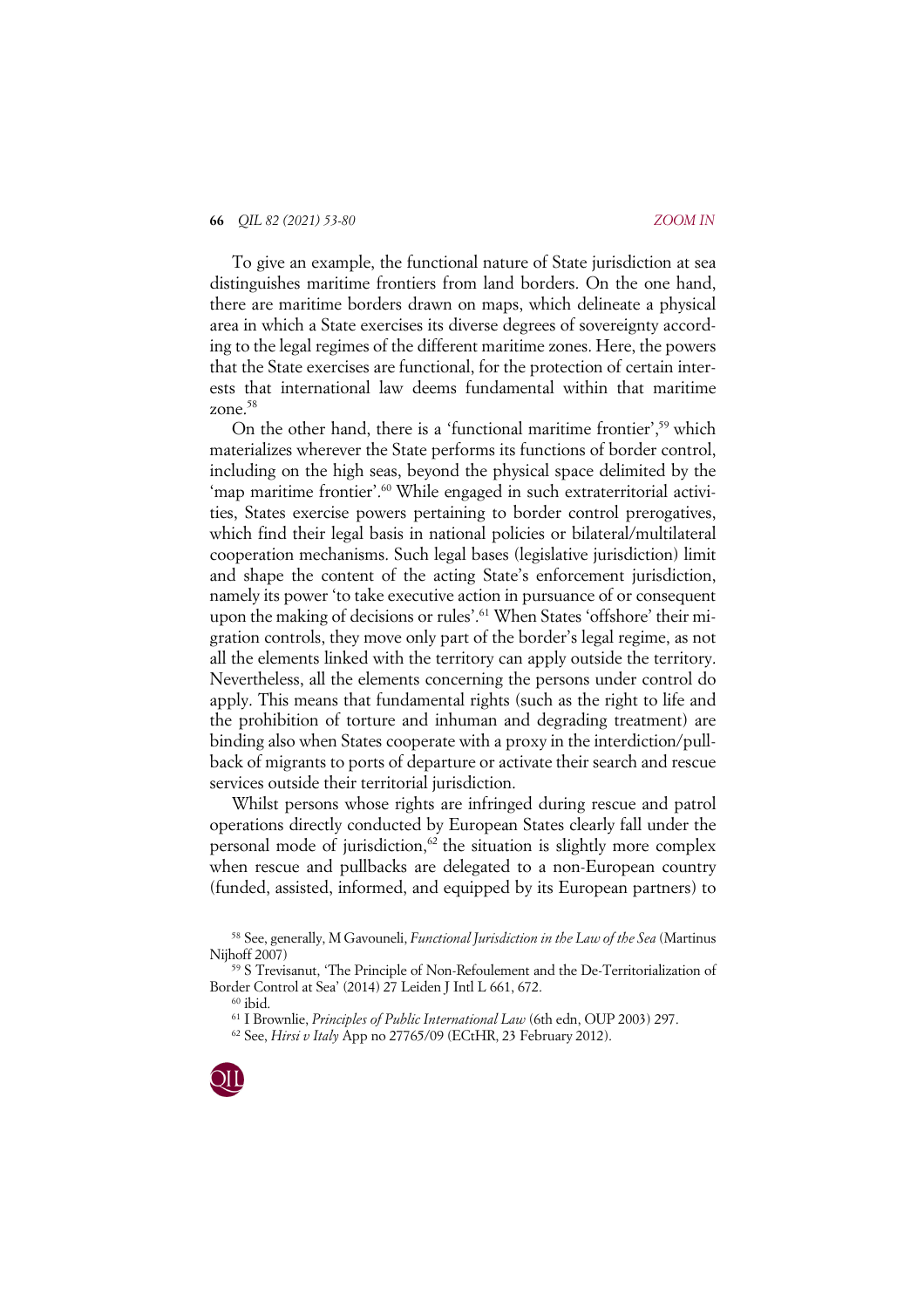avoid physical contact with the potential victims in the attempt to escape jurisdiction and rescue responsibilities. <sup>63</sup> However, even these operative situations of 'contactless' control, as much as they are different from an army mission to bomb specific targets in a city or to combat insurgents in a civil war, are all 'forms of exercise … of public power over the persons affected,'64 who fall under the decision-making power of State authorities, and therefore under their jurisdiction. Indeed, any law-enforcement activities, such as large-scale military missions abroad (whether by means of boots-on-the-ground confrontations or aerial bombing), tactical operations on the national soil as well as immigration and border management, are primary State functions in which the State – through its well-planned actions of enforcement – exercises control over people under its jurisdiction, even in the absence of a legal title over the territory where the potential violation occurs.<sup>65</sup>

In this regard, it is questionable the fact that jurisdiction (eg, in *Georgia v Russia*) is affirmed during the occupation phase but not a few days earlier, during the active hostilities period, when Russia brought under its *de facto* control all those civilians killed and injured by the airstrike organized and executed by State authorities. Jurisdiction shall indeed be considered affirmed also during the initial muddled phase where the kinetic use of force (whether through artillery or at distance bombing) by State authorities, who are exercising their public powers through a wellplanned activity, causes loss of human lives.

In light of the foregoing, the distinction between territorial and extraterritorial jurisdiction would be an artificial one, as jurisdiction purely ought to be 'functional' in the sense that it is affirmed whenever the compliance or the infringement of any of the functions of a State is within its authority and control. In other words, the facts fall within the jurisdiction of a State whenever the action (or inaction) of State agents is enforced through the exercise of their public powers; and whenever it is within the power of the State to investigate and punish the perpetrators of a violation or to compensate a victim.<sup>66</sup> Therefore, regardless of the lawfulness

<sup>66</sup> See also, *Al Skeini v UK,* Concurring Opinion Judge Bonello (n 18) paras 11-13.



<sup>63</sup> See, eg, *S.S. and Others v Italy* App no 21660/18 (pending before the ECtHR).

<sup>64</sup> *Georgia v Russia*, Joint Partly Dissenting Opinion Judges Yudkivska, Wojtyczek and Chanturia (n 3) para 6.

<sup>65</sup> For a similar view, see *Georgia v Russia*, Partly Dissenting Opinion of Judge Albuquerque (n 3) para 27.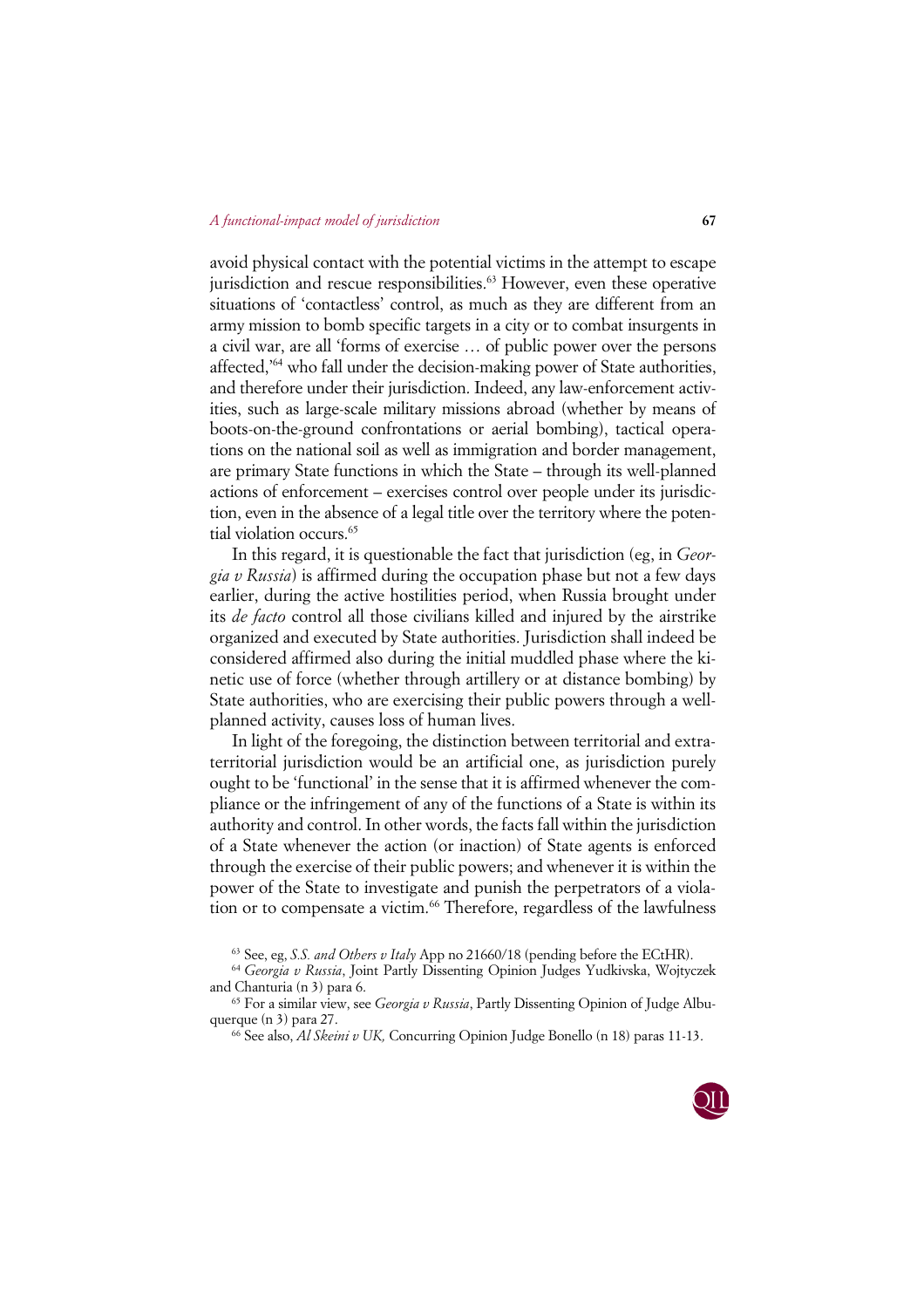of the State's conduct/omission, jurisdiction is engaged whenever a sovereign-authority link is established between the State and those under its (legal and/or factual) power and (either *de jure* or *de facto*) control. To put it with the words of Judge Bonello in his concurring Opinion in *Al-Skeini,*

'when it is within a State's authority and control, whether a breach of human rights is, or is not, committed, whether its perpetrators are, or are not, identified and punished, whether the victims of violations are, or are not, compensated, it would be an imposture to claim that, ah yes, that State had authority and control, but, ah no, it had no jurisdiction'. 67

## 4. *Human rights bodies and the 'impact model'*

Complementing a functional approach to jurisdiction with an impact model, both facts and legal duties should be gauged to determine what consequences on human rights are *reasonably foreseeable*. The Court of Strasbourg has at times firmly rejected a model of jurisdiction grounded on the mere 'impact' that State action may have on the enjoyment of human rights by individuals placed outside a State Party's territory.<sup>68</sup> However, in some other cases, it has also tacitly accepted such an approach,<sup>69</sup> relying on 'contiguous concepts (such as attribution and causation) in an attempt to prove a "proximity" between State conduct and the impugned event – in other words, a relation of power.'70

The 'impact' model of jurisdiction has also been endorsed in most regional, and in the universal, systems of protection of human rights. Whilst UN human rights monitoring bodies are, in some circumstances, more progressive in the interpretation of the relevant treaties than the ECtHR, in some other instances, they either follow their regional counterpart or adopt a more restrictive position in the protection of human

<sup>70</sup> Mauri (n 15) 263.



<sup>67</sup> ibid para 12.

<sup>68</sup> See *Bankovic v Belgium* (n 23).

<sup>69</sup> See *Kebe v Ukraine* App no 12552/12 (ECtHR, 12 January 2017); *Women on Waves v Portugal* App no 31276/05 (ECtHR, 3 February 2009); *Andreou v Turkey* (n 12)*; Stephens v Malta* App no 11956/07 (ECtHR, 21 April 2009). For a recollection of all these cases, see Mauri (n 15) 259–62.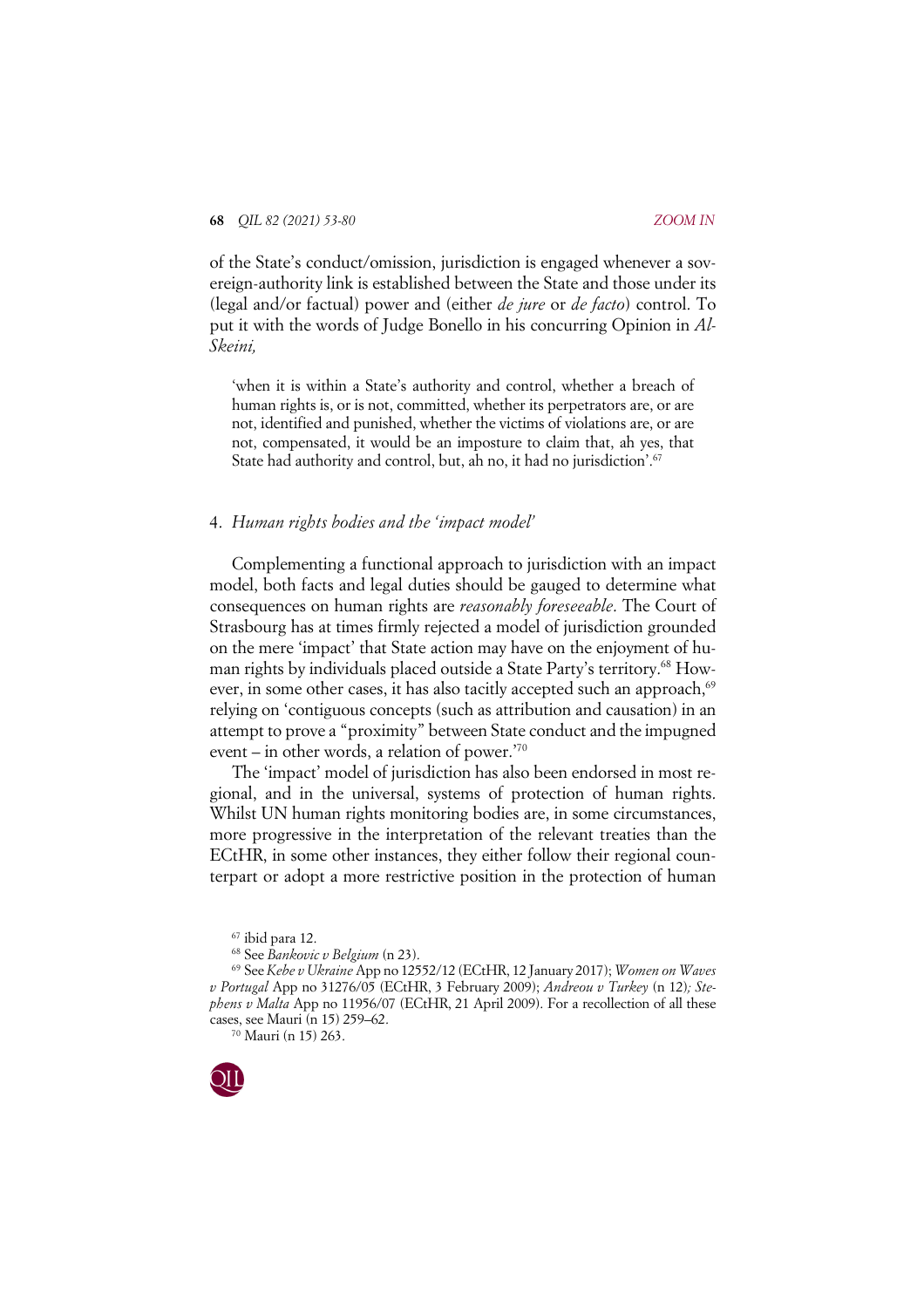rights.71 Moreover, although reducing the fragmentation of international law through cross-referencing between international courts and tribunals with a different purpose and structure is not necessarily bound (or at least likely) to produce positive effects,<sup>72</sup> cross-fertilization between human rights bodies can nonetheless be a fruitful trend to both avoid isolated positions worldwide and construe a more coherent approach to handle new complex cases having transboundary elements that warrant innovative interpretative solutions.

It does not pass unnoticed, for instance, the fact that the Court of Strasbourg, in all its cases dealing with the right to life abroad, has not even mentioned General Comment 36, issued by the UN Human Rights Committee (HRC or the Committee). According to General Comment 36, the right to life provides a positive obligation for ICCPR States Parties to ensure the respect of the right at issue and its protection, including the safeguard from '*reasonably foreseeable* threats and life-threatening situations that can result in loss of life', as well as situations which do not result in death.73

General Comment 36 also explains how 'all persons over whose enjoyment of the right to life [a State] exercises power or effective control' fall under that State's jurisdiction.<sup>74</sup> Individuals whose 'right to life is [...] *affected* by [State] military or other activities in a *direct and reasonably foreseeable* manner<sup>75</sup> come under the jurisdiction of that State, and the obligation to prevent loss of lives raises upon the State. Indeed, the actions and omissions of State authorities whose mandate and role warrant them to intervene (and nonetheless either fail to act or act with unjustifiable delay) may have a direct and reasonably foreseeable impact on the right to life of individuals outside their territory.76 In other words, the

<sup>71</sup> B Cali, C Costello, S Cunningham, 'Hard Protection through Soft Courts? 'Non-Refoulement before the United Nations Treaty Bodies' (2020) 21 German L J 355-357. 72 See P Lobba, T Mariniello, *Judicial Dialogue on Human Rights: The Practice of In-*

*ternational Criminal Tribunals* (Brill 2017) 1-3.

<sup>73</sup> UN HRC, 'General Comment 36' (n 17) para. 7.

<sup>74</sup> ibid para 63.

<sup>75</sup> ibid para 63. See also UN HRC, *Munaf v Romania* (30 July 2009) UN Doc CCPR/C/96/D/1539/2006 para 14.2.

<sup>76</sup> UN HRC, 'General Comment 36' (n 17) para 22.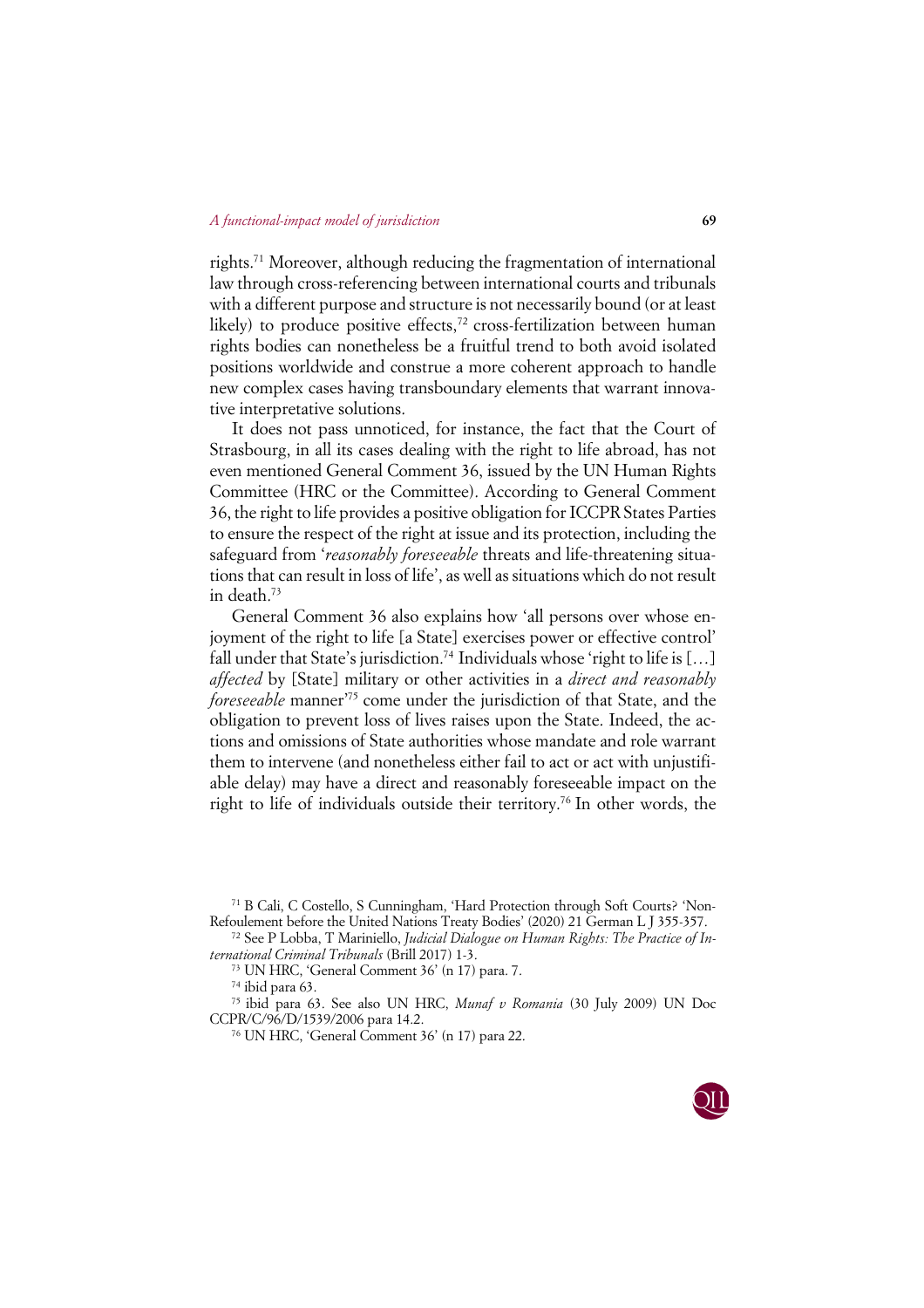existence of a link between a State and a certain factual situation creates the law, in accordance with the principle *ex facto jus oritur*. 77

In accordance with Article 31(3)(c) of the VCLT, Article 1 of the ECHR should be interpreted also considering other relevant rules of international law. This means for example, that in the context of an armed conflict, due consideration could be given to international humanitarian law. So while planning and executing an attack targeting a military objective, a State must carefully assess what is reasonably foreseeable as incidental damage taking all feasible precautions to protect civilians. For instance, the African Commission on Human and Peoples' Rights makes plain how, during armed conflict, the right to life needs to be interpreted with reference to the rules of international humanitarian law.<sup>78</sup> According to General Comment No 3,

'a State shall respect the right to life of individuals outside its territory. [...] The nature of these obligations depends, for instance, on the extent that the State has jurisdiction or otherwise exercises effective authority, power, or control over either the perpetrator or the victim (or the victim's rights), or exercises effective control over the territory on which the victim's rights are affected, or whether the State engages in conduct which could reasonably be foreseen to result in an unlawful deprivation of life. In any event, customary international law prohibits, without territorial limitation, arbitrary deprivation of life'. 79

As emphasized in the UN Interim Report of the Special Rapporteur on torture and other cruel, inhuman, or degrading treatment or punishment, 'the increasingly transnational nature of State actions entails a need to ensure that States abide by their fundamental human rights obligations when acting beyond, or when their domestic acts cause injury outside, their territorial boundaries.'80

<sup>80 &#</sup>x27;UN Interim report of the Special Rapporteur on torture and other cruel, inhuman or degrading treatment or punishment' (7 August 2015) UN Doc A/70/303 para 11.



<sup>77</sup> G Distefano, *L'ordre internationale entre légalité et effectivité. Le titre juridique dans le contentieux territorial* (Pedone 2002) 257.

<sup>78</sup> ACHPR, 'General Comment No. 3 on the African Charter on Human and Peoples' Rights: The Right to Life (Article 4) Adopted during the 57th Ordinary Session of the African Commission on Human and Peoples' Rights' (4 –18 November 2015).<br><sup>79</sup> ibid.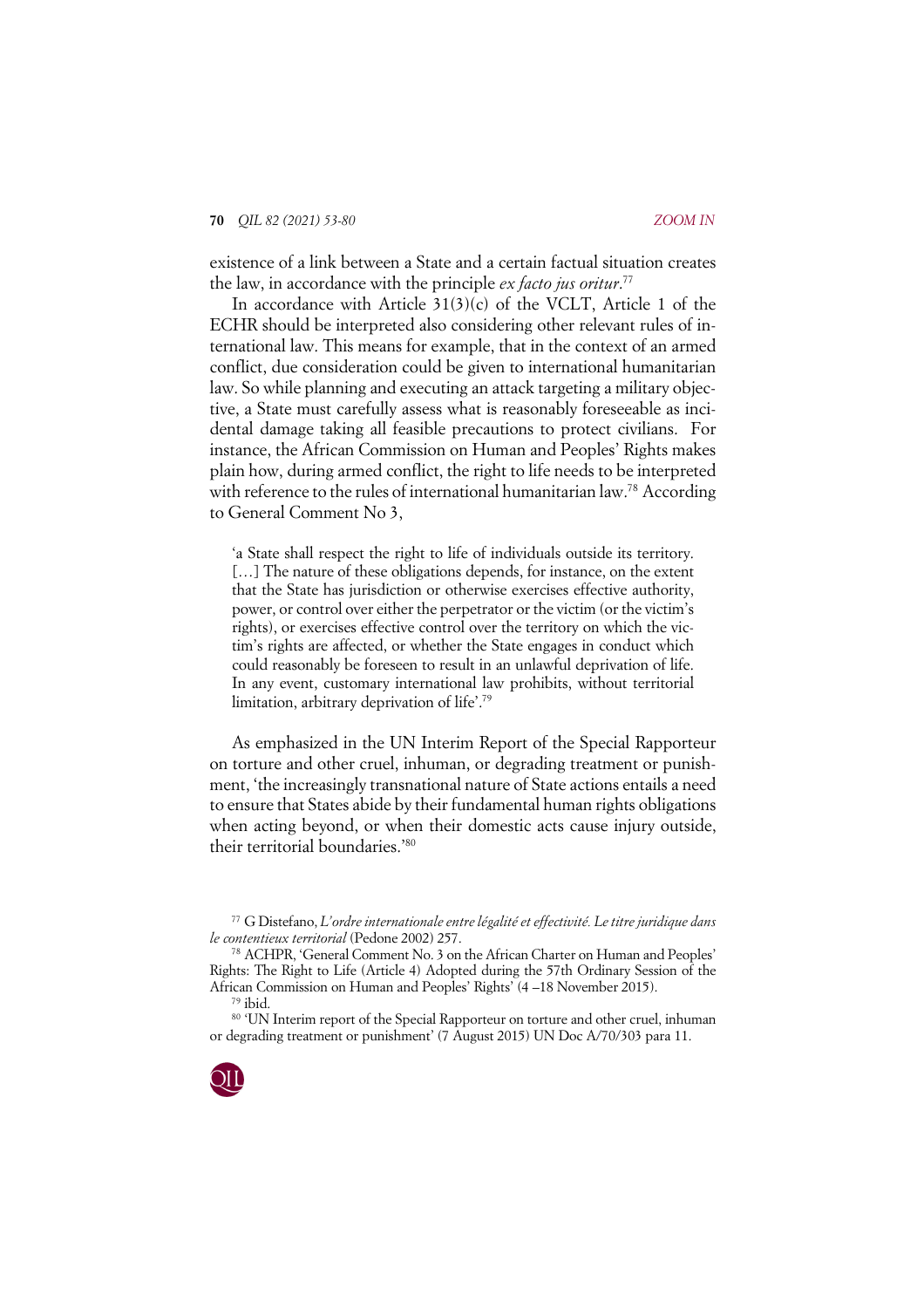In its Advisory Opinion on *The Environment and Human Rights,*<sup>81</sup> the Inter-American Court of Human Rights affirms that 'in international law, the bases of jurisdiction are not exclusively territorial, but may be exercised on several other bases as well.'82 Furthermore, 'if there is a *causal link* between the action that occurred within its territory and the negative *impact* on the human rights of persons outside its territory', the individuals whose rights have been violated come within the jurisdiction of that State.<sup>83</sup> In order for the jurisdiction to arise, the State of origin has to exercise effective control over the act that causes the human rights violation, and when performing such act, the authorities of the State have to know, or should have known, 'of the existence of a situation of real and imminent danger for the life of a specific individual or group of individuals, and fail to take the necessary measures within their area of responsibility that could reasonably be expected to prevent or to avoid that danger.'84

# 4.1. *'Special relationship of dependency' and a reasonably foreseeable risk*

Along the same lines addressed above, the HRC affirmed, in *AS and*  Others v Italy,<sup>85</sup> that once jurisdiction is established, an obligation to rescue and/or cooperate to save the lives of persons in distress emerges. In this case, concerning the tragic death of more than 200 persons in the Central Mediterranean, the Committee innovatively introduced the concept of 'special relationship of dependency'86 to infer jurisdiction. Certainly, it could have been clearer in defining the pale of this formula as well as the cooperative duties and responsibilities of involved States whose succors were significantly delayed.<sup>87</sup> Indeed, it is not that the shipwrecked were dependent on Italy, but that Italy had the power to save

<sup>&</sup>lt;sup>87</sup> The Committee has deemed inadmissible the case against Malta for non-exhaustion of domestic remedies. UN HRC, '*AS and Others v Malta*' (17 May 2017) UN Doc CCPR/C/128/D/3043/2017. On the legal framework of incidents at sea during search



<sup>81</sup> Inter-American Court of Human Rights (IACtHR), *The Environment and Human Rights*, Advisory Opinion, OC-23/17 (15 November 2017).

<sup>82</sup> ibid para 74-75.

<sup>83</sup> *The Environment and Human Rights* (n 81).

<sup>84</sup> ibid para 120.

<sup>85</sup> *AS and Others v Italy* (n 17).

<sup>86</sup> ibid para 7.8.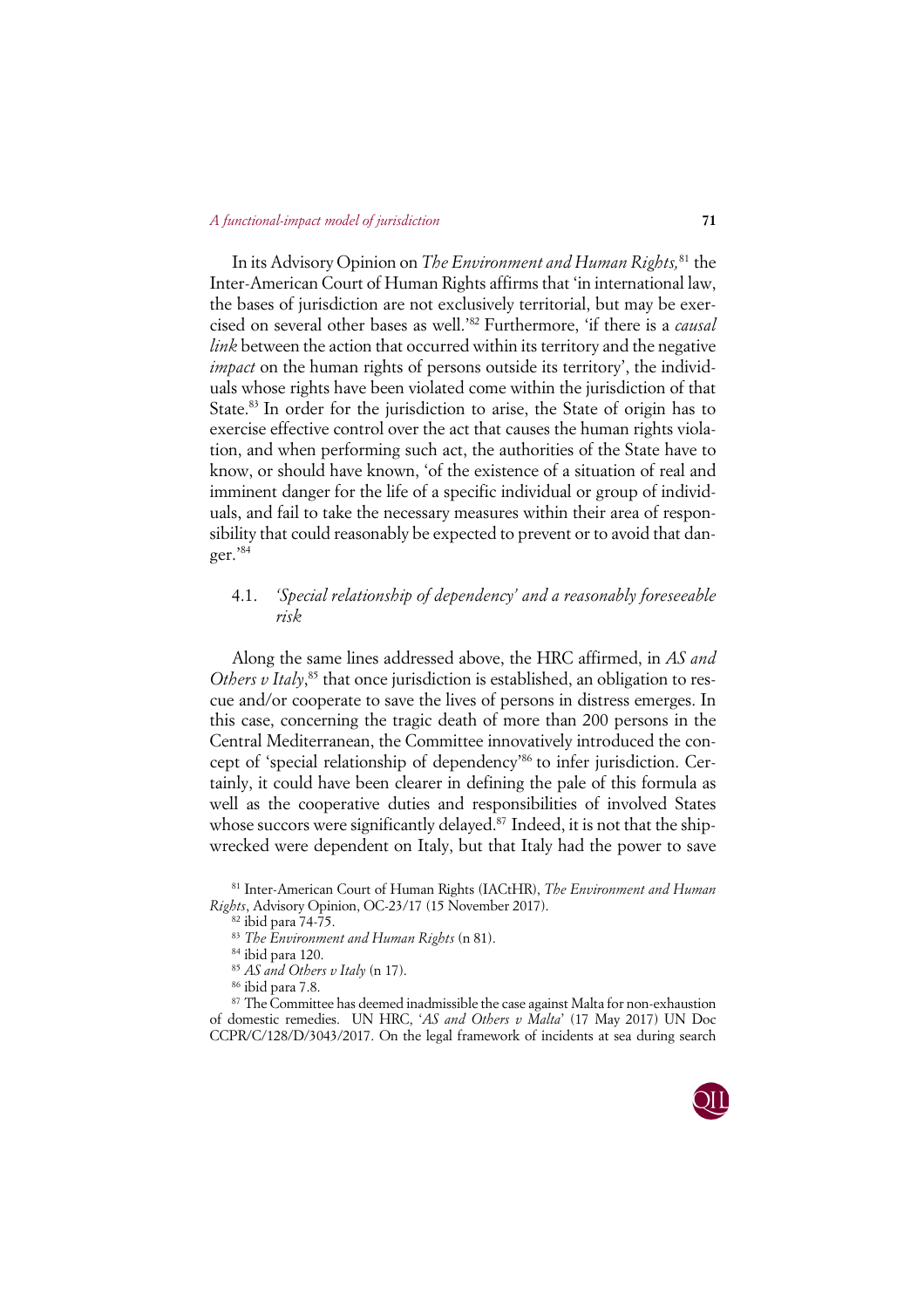them, as the military cruiser was close enough to help them in the time available. Whilst such 'burdens need to be shared for rescue efforts to be effective in the long run,<sup>88</sup> the novelty of this case is that jurisdiction was triggered by the fact that 'the individuals on the vessel in distress were directly affected by the decisions taken by the Italian authorities in a manner that was reasonably foreseeable in light of the relevant legal obligations of Italy.'89

The Committee availed itself of the law of the sea and the law on search and rescue to contextually interpret jurisdiction and State duties at sea in case of distress<sup>90</sup> (seemingly to the same extent to which, *mutatis mutandis,* international humanitarian law has been employed as a 'special feature' by the ECtHR to infer jurisdiction in case of armed conflicts).<sup>91</sup> However, the Committee did not derive jurisdiction from the duty to cooperate in/coordinate the succors or to respond in a reasonable manner to a distress call stemming from the law of the sea conventions only. It rather seems to merge *de jure* and *de facto* components together<sup>92</sup> entrenching jurisdiction under human rights law on several additional factors that are closely linked to the pivotal element of *knowledge* of both the distressing event and the foreseeable harm. These factual elements include the proximity of an Italian Navy vessel (ITS Libra) that had been alerted and had the ability to intervene in due time (to the best of its

<sup>137.&</sup>lt;br><sup>92</sup> Also the ECtHR has affirmed that 'for the purposes of establishing jurisdiction [...] the Court takes account of the particular factual context and relevant rules of international law', *Jaloud v the Netherlands* App no 47708/08 (ECtHR, 20 November 2014) para 141.



and rescue operations, see G Cataldi, 'Migration in the Mediterranean Sea and Protection of Rights: Some Recent Cases of Italian Practice' in G Cataldi, M Corleto, M Pace (eds), *Migration and Fundamental Rights: The Way Forward* (Editoriale Scientifica 2019) 15-16.

<sup>88</sup> M Milanovic, 'Drowning Migrants, the Human Rights Committee, and Extraterritorial Human Rights Obligations' (2021) EJILTalk <www.ejiltalk.org/drowning-migrants-the-human-rights-committee-and-extraterritorial-human-rights-obligations>.

<sup>89</sup> *AS and Others v Italy* (n 17) para 7.8.

<sup>90</sup> See in particular, Reg 33 of the Convention on the Safety of Life at Sea (adopted 1 November 1974, entry into force 25 May 1980) 1184 UNTS 2; and art 4.6 of the International Convention on Maritime Search and Rescue (adopted 27 April 1979, entered into force 22 June 1985) 1405 UNTS.

<sup>91</sup> See *Georgia v Russia* (n 3) paras 332, 324-325; *Hanan v Germany* (n 35) paras 142,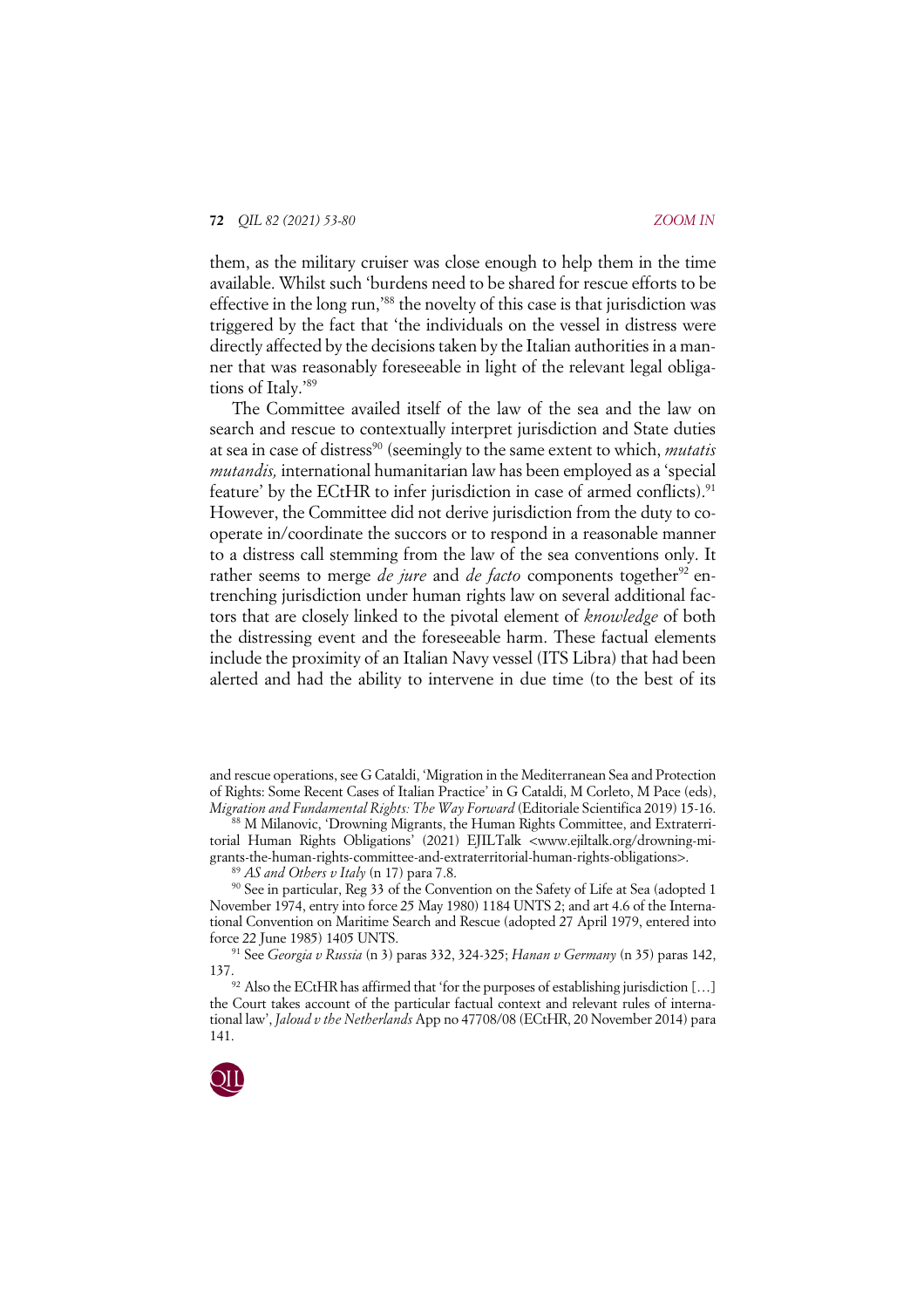effective means)<sup>93</sup> and save lives, as well as the actual involvement of Italian authorities in the operation of rescue, even if this was deliberately an unreasonably delayed intervention. <sup>94</sup> The Committee could have certainly delved further into the correlation between all these factors avoiding the risk of conflating jurisdiction with human rights obligations.<sup>95</sup> At the same time, it appears again that the 'special features' doctrine in the case law of the ECtHR, does not then excessively differ from the rationale behind the 'special relationship of dependency' formula used to detect jurisdiction in this other seemingly chaotic context (the high seas) where States bear concomitant search and rescue obligations.

In *AS and Others v Italy*, rather than grounding jurisdiction on the fact that the shipwrecked were in Maltese SAR waters (which are not jurisdictional areas),<sup>96</sup> the Committee could have argued that the responsibility to rescue exists irrespective of the *locus* of the distress*.* <sup>97</sup> Moreover, it could have smoothed the way for jurisdiction by holding that Maltese and Italian coastguard authorities, *qua* State agents, were exercising public powers, from within their territory, taking decisions and performing rescue services whose effects had an extraterritorial impact. For instance, in appraising jurisdiction, the Committee neglected to stress the crucial fact that the Italian Maritime Rescue Coordination Center (MRCC) ordered ITS Libra to sail away from the vessel in distress, or the fact that

<sup>93</sup> For a similar argument, see, *Ilascu v Moldova and Russia* App no 48787/99 (ECtHR, 8 July 2004)

<sup>94</sup> *AS and Others v Italy* (n 17) para 7.8. On knowledge of the distress event as an element triggering a 'long distance de facto control', see S Trevisanut, 'Is There a Right to be Rescued at Sea? A Constructive View' (2014) 4 QIL-Questions of Intl L.

<sup>95</sup> G Minervini, 'Extraterritorial Jurisdiction Before the Human Rights Committee: First Considerations on S.A. and Others v. Italy' (2021) 15 Diritti umani e diritto internazionale 588.

<sup>96</sup> On the potential overlapping between SAR zones and State jurisdiction, see instead, M Barnabò, 'Verso una sovrapposizione tra zona SAR e giurisdizione statale?' (2020) 5 European Papers 1.

<sup>97</sup> See on this point also, P Vella De Fremeaux, FG Attard, 'Rescue at Sea and the Establishment of Jurisdiction: New Direction from the Human Rights Committee? Part I' (2021) Opinio Juris <http://opiniojuris.org/2021/03/03/rescue-at-sea-and-the-establishment-of-jurisdiction-new-direction-from-the-human-rights-committee-part-i/>. See also, UN HRC, *AS and Others v Italy*, Individual Opinion of Judge Andreas Zimmerman (dissenting) (n 17) para 1. On human rights law as a criterion for the allocation of responsibilities in shared SAR operations, F De Vittor, M Starita, 'Distributing Responsibility between Shipmasters and the Different States Involved in SAR Disasters' (2019) 28 Italian YB Intl L 92–95.

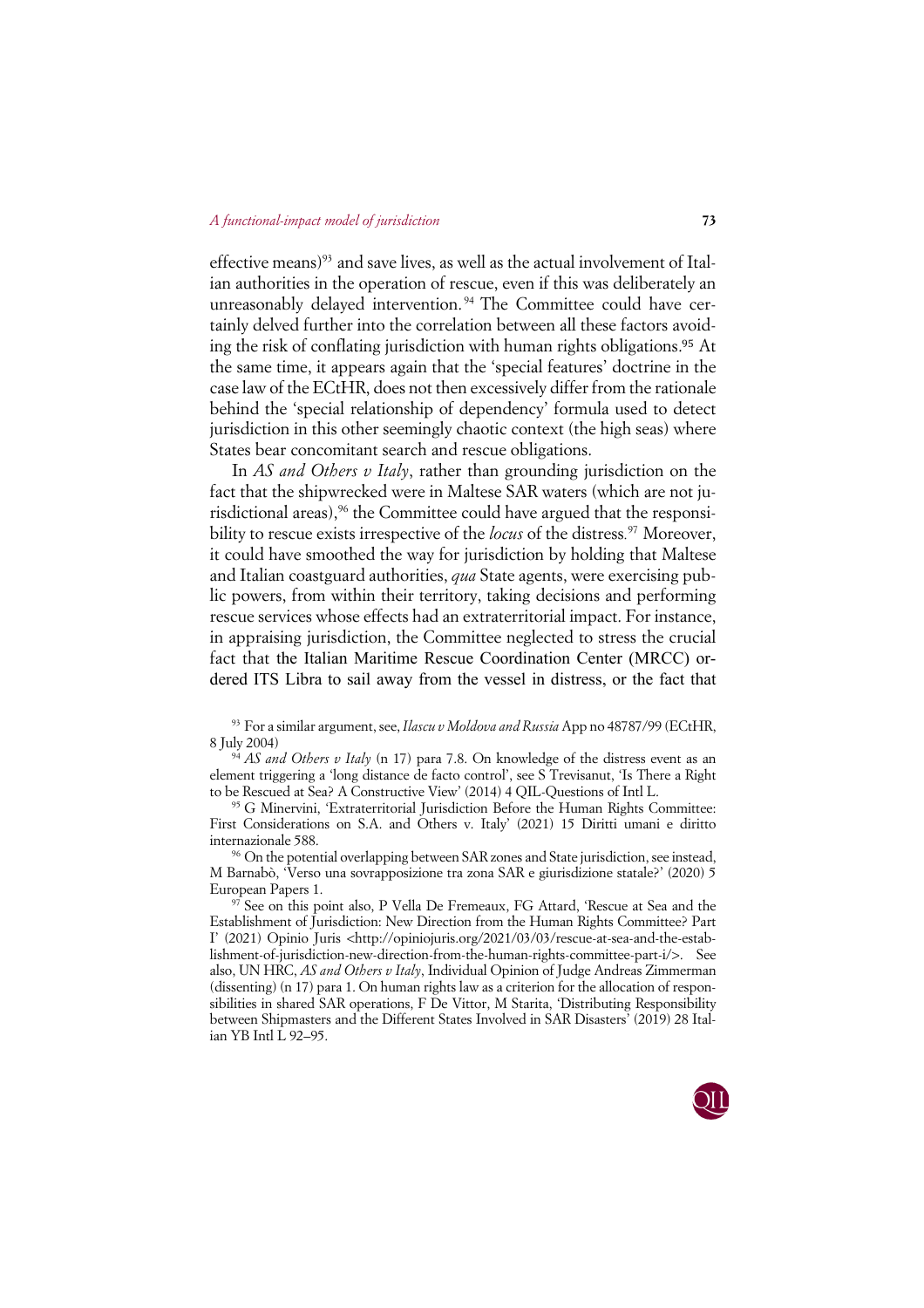Malta formally accepted to assume the coordination of the rescue operation. Therefore, functional jurisdiction was affirmed from the very moment Italian and Maltese MRCCs were directly alerted about the distress situation until their deliberate decisions either not to intervene (in the case of Malta) or to intervene too late (in the case of Italy) – thus putting into practice their long-standing *non-entrée* cooperative policies aimed at preventing arrivals of migrants in Europe.

Once a State is aware of the distress situation, establishes (even visual) contact with the vessel or persons in danger, and exercise its public powers by means of a territorially-based decision to activate/non activate/delay rescue services, 'it starts at the same time to exercise authority and control over these persons, sufficient to trigger the application of the [relevant human rights treaty].'98 Therefore, even in the absence of direct physical force and contact, State's control can still be deemed 'effective' when it determines (even at a distance through, for instance, the use of helicopters or drones) the course of events bringing the persons in question under its jurisdiction. <sup>99</sup> In this view, if a State has knowledge of the circumstances, proximity, an operative rescue service with adequate resources, and the power to avert the risk under its customary and treaty law duty to rescue, it could engage jurisdiction. As a consequence, even an omission or the decision not to intervene in a distress situation can contribute both to 'facilitate the whole process' and to 'create the conditions' leading to an infringement of the Convention (eg, the right to  $life)$ .<sup>100</sup>

To be realized, rights must be matched with corresponding obligations.101 According to Crawford,

'omission is more than simple 'not-doing' or inaction: it is legally significant only when there is a legal duty to act which is not fulfilled, and its

<sup>98</sup> Papastavridis (n 47) 431.

<sup>99</sup> *Hirsi and Others v Italy* (n 62) para 180. See also *Women on Waves v Portugal* (n 69). 100 In *Husayn (Abu Zubaydah) v Poland,* the Court put forward these arguments on

the facilitating role of the ECtHR's contracting party in extraordinary renditions, App no 7511/13 (ECtHR, 24 July 2014) para 512. See also, *El-Masri v FYROM* App no 39630/09 (ECtHR, 13 December 2012) para 239); Moreno-Lax (n 13) 406.

<sup>101</sup> See, *inter alia*, S Besson, 'The Bearers of Human Rights' Duties and Responsibilities for Human Rights: A Quiet (R)evolution' (2015) 32 Social Philosophy and Policy 244- 45.

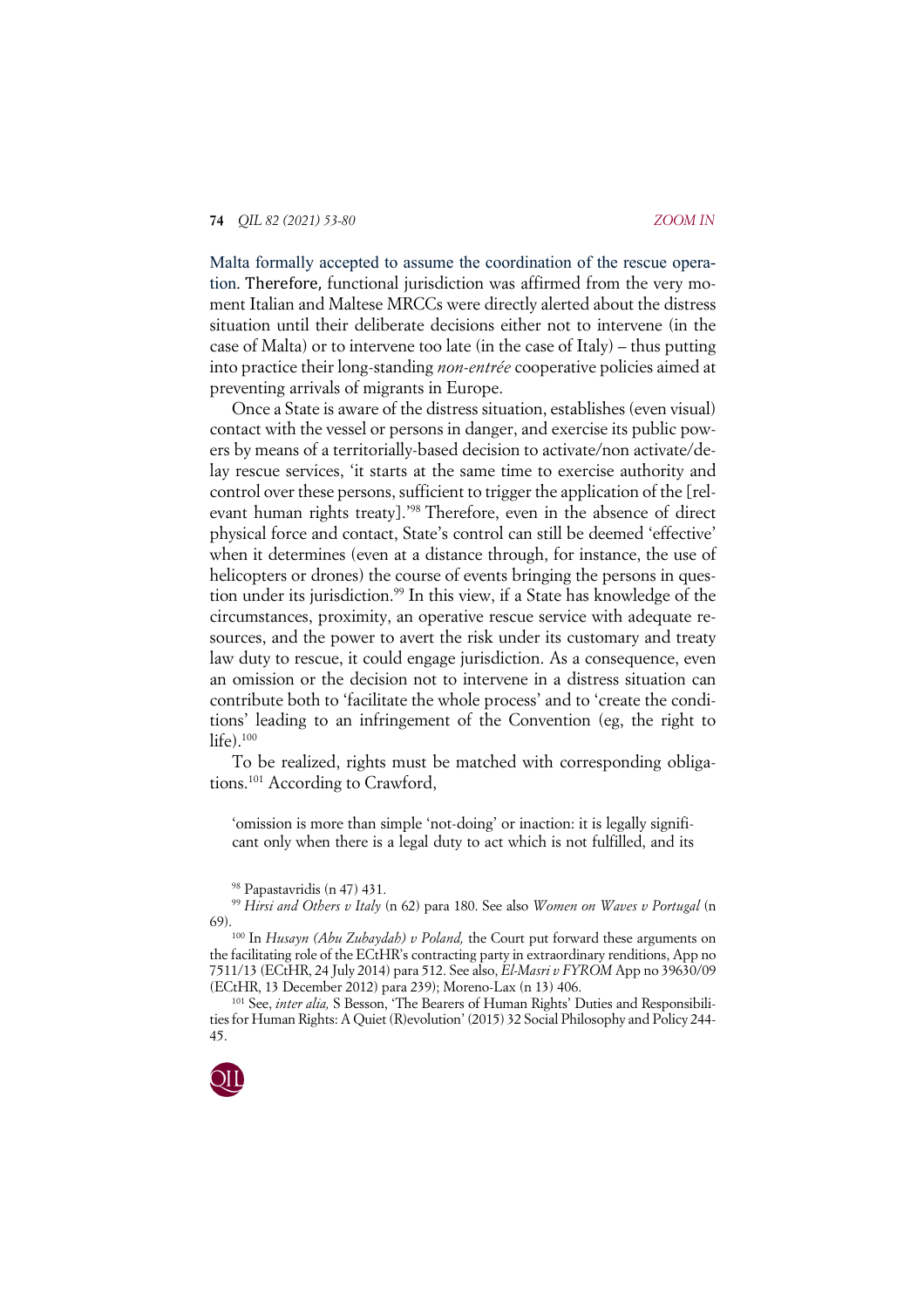significance can only be assessed by reference to the content of that duty. So an omission is the failure to do that which should be done'. 102

In embracing Crawford's argument that an omission demands a legal duty to act, Klabbers adds that the fact that the legally relevant omission depends on a legal obligation to act cannot be the complete story.103 As not all cases of inactivity, mistaken action or unsuccessful intervention amount to omissions, the notion of omission should be linked to a failure to act tested against the mandate and role of the body in question.<sup>104</sup>

Responsibility can thus be affirmed also when State authorities fail to take reasonable measures – 'which [do] not impose an impossible or disproportionate burden on the authorities'105 – to protect the life and integrity of individuals (regardless of physical contact). Therefore, in assessing the scope of positive obligations, it is to be gauged whether State authorities 'failed to take measures *within the scope of their powers* which, judged *reasonably*, might have been expected to *avoid the risk*.'106 In a different context, such as in *Osman v UK,* the Court has declared that a State is under a positive obligation to take operational measures to prevent harm against a specific individual if

'the authorities knew or ought to have known at the time of the existence of a real and immediate risk to the life of identified individual or individuals […] and they failed to take measures within the scope of their powers which, judged reasonably, might have been expected to avoid the risk'. 107

In its early jurisprudence, the Court had already recognized jurisdiction insofar as the State's acts or omissions affected persons under the State's actual authority.<sup>108</sup> In addition to this, it has acknowledged jurisdiction also when an individual has suffered a violation of his or her

<sup>102</sup> J Crawford, *State Responsibility. The General Part* (CUP 2013) 218.

<sup>103</sup> J Klabbers, 'Reflections on Role Responsibility: The Responsibility of International Organizations for Failing to Act' (2017) 28 Eur J Intl L 1154.

<sup>104</sup> ibid 1160.

<sup>105</sup> *Opuz v Turkey* App no 33401/002 (ECtHR, 9 June 2009) para 129.

 $106$ ibid.

<sup>107</sup> *Osman v the United Kingdom* App no 23452/94 (ECommHR, 28 October 1998) para 116.

<sup>108</sup> On the responsibility of State parties for their acts or omissions, see, *Stocké v Federal Republic of Germany* App no 11755/85 (ECtHR, 12 October 1989) para 131. In *Ivantoc and Others v Moldova and Russia* App no 23687/05 (ECtHR, 15 November 2011)

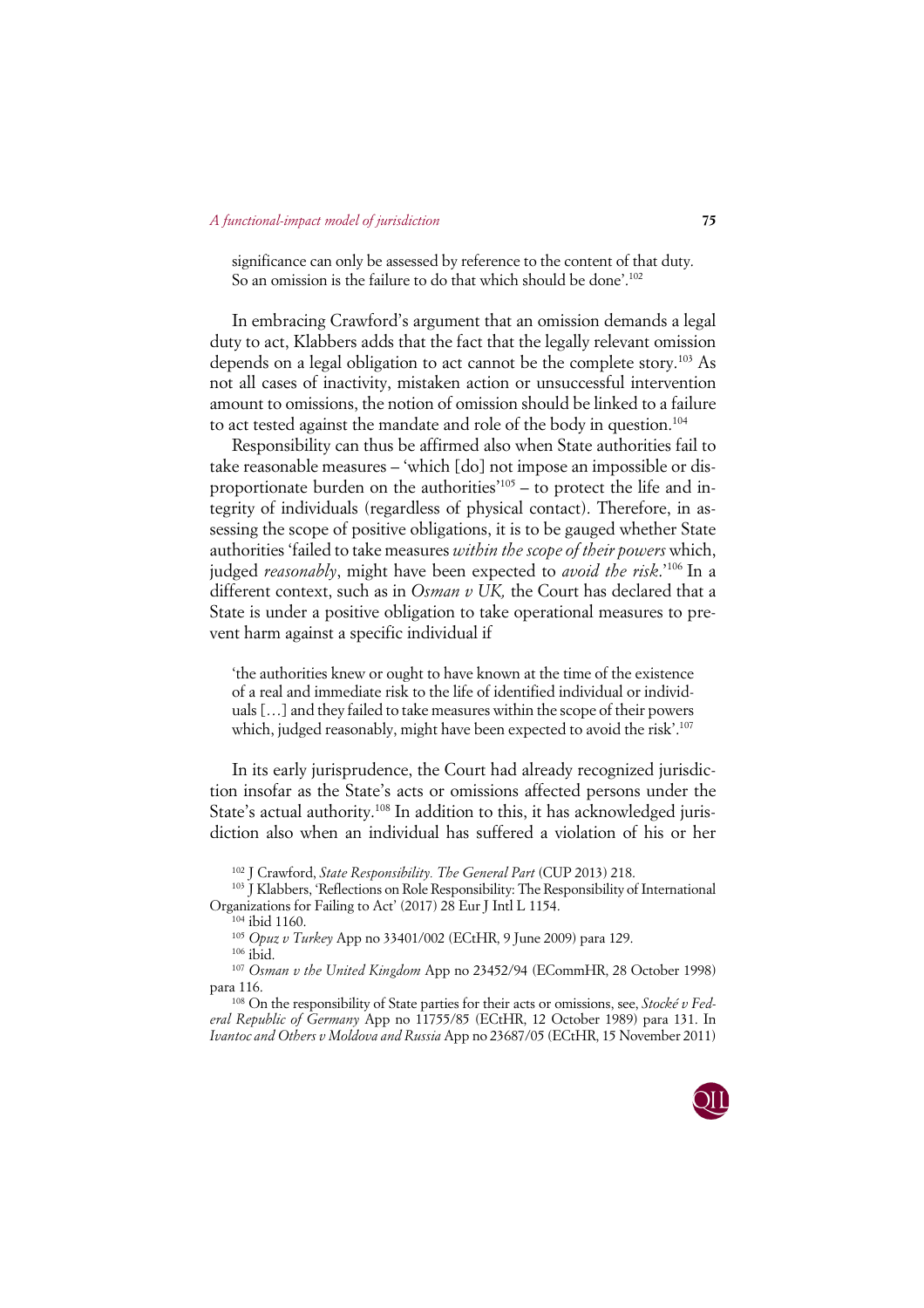rights, as a result of the significant and '*decisive influence*' (either military, economic, financial or political) exercised by a Contracting State over a third party.109

Under human rights law, jurisdiction cannot be claimed towards everyone, but 'some kind of normative power' must exist to relate the State (as a duty bearer) with a specific individual (as a right holder) in a particular context.110 Then, only once the jurisdictional nexus is established, State obligations can be 'divided and tailored' according to the level of control exercised by State authorities.

The capacity to influence a given situation as an element sufficient to establish jurisdiction for the purposes of international human rights law has been endorsed by two UN Special Rapporteurs,<sup>111</sup> the UN HRC,<sup>112</sup> and the UN Committee on the Rights of the Child.113 While this is not the place for a detailed critique of 'capacity' as an element of jurisdiction, it is to be noted that the mere ability to protect or counter human rights violations should not be considered sufficient to create a jurisdictional link if there is no actual exercise of public powers. So, for instance, Sweden – lacking jurisdiction – does not have an obligation under human rights law to build schools in Bangladesh simply because it has the capacity to do so. Jurisdiction warrants indeed an 'external manifestation of the power of the State' (regardless of a legal title to act) by means of prescriptive, executive

para 119, the Court condemns Russia for 'continu[ing] to do nothing […] to prevent the violations of the Convention allegedly committed'.

<sup>109</sup> See *Ilaşcu and Others v. Moldova and Russia* (n 93); *Catan and Others v. the Republic of Moldova and Russia,* App nos 43370/04, 8252/05 and 18454/06 (19 October 2012); and *Chiragov and Others v Armenia* App no 13216/05 (ECtHR, 16 June 2015) paras 167- 187.<br><sup>110</sup> Besson (n 8) 864–5.

<sup>111</sup> See, 'Extra-territorial Jurisdiction of States over Children and Their Guardians in Camps, Prisons, or Elsewhere in the Northern Syrian Arab Republic', <www.ohchr.org/ Documents/Issues/Executions/UNSRsPublicJurisdictionAnalysis2020.pdf>. The authors are Fionnuala Ní Aoláin, Special Rapporteur on the promotion and protection of human rights while countering terrorism, and Agnès Callamard, UN Special Rapporteur on extrajudicial, summary or arbitrary executions. 112 See, UNCHR, 'General Comment no 36' (n 17).

<sup>113</sup> Committee on the Rights of the Child, 'Decision Adopted by the Committee under the Optional Protocol to the Convention on the Rights of the Child on a Communications Procedure, Concerning Communications no 79/2019 and no 109/2019' (2 November 2020) UN Doc CRC/C/85/D/79/2019–CRC/C/85/D/109/2019.

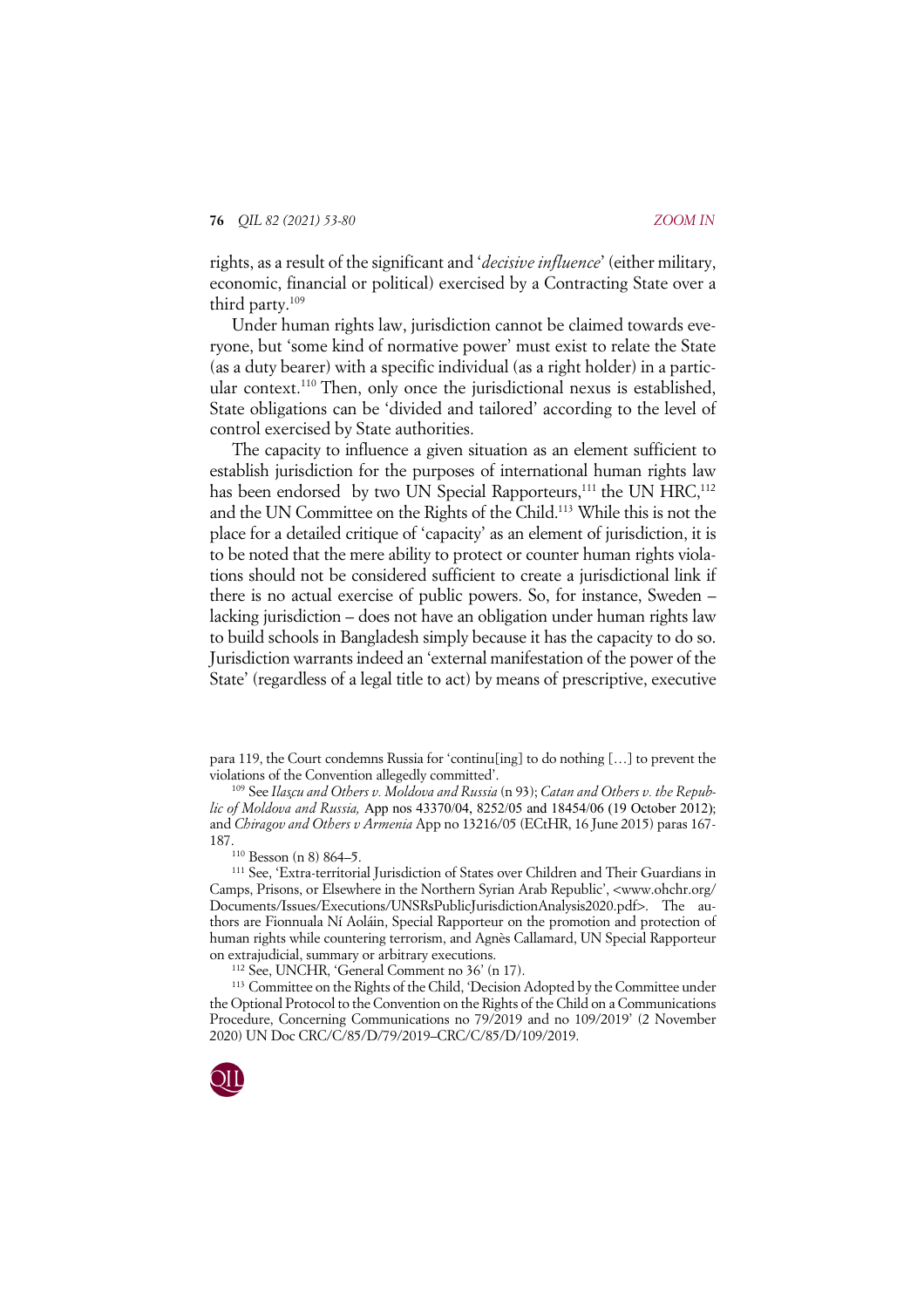and/or adjudicative authority. Whilst the location (either territorial or extraterritorial) in which this sovereign authority nexus is established is immaterial in determining jurisdiction, what is instead needed is that 'effective control' is actually expressed, whether through physical contact and use of force, by means of the execution of a policy plan (being it a broader military, security, or rescue/non-rescue operative framework) or via the enforcement of a piece of legislation or a court decision, which influences a certain situation and the position of those subjected to an exercise of public powers either domestically or abroad.114

As held by the ECtHR in *Furdik v Slovakia*, 'where it has been brought to the notice of the authorities that the life or health of an individual is at risk on account of injuries sustained as a result of an accident'115 and State authorities are in a condition *de jure* and/or *de facto* to protect those whose life is foreseeably in danger, a jurisdictional link is created without distinctions between territorial and extraterritorial conducts. Just as the special nature of the marine environment does not justify presence of areas outside the law with no protection of human rights,<sup>116</sup> to the same extent, protection of civilians cannot be excluded during aerial bombing. Indeed, State authorities operating either on the high sea or in the airspace should not be deemed as *legibus soluti*. 117

# 5. *Concluding observations*

The foregoing analysis conveys a trajectory anything but linear. Certainly, whilst the ECtHR has so far fallen short of adopting a clear-cut principled approach to extraterritorial jurisdiction, it has still made an effort to build up its decisions (not without a certain degree of confusion)

<sup>117</sup> *Hirsi v Italy* (n 62) para 178. See, ECtHR, *Medvedyev v France* (n 25); and *Alejandre v Cuba*, Case 11.589, Inter-American Commission of Human Rights, Report no 86/99, OEA/Ser.L./V/II. 106, doc. 3 rev. (1999) paras 24–25. Cuban agents, operating within Cuba, shot down two aircrafts outside Cuban aerial space. As 'the victims died as a consequence of direct actions of [State] agents', the Inter-American Commission held Cuba responsible.



<sup>114</sup> Moreno-Lax defines this exercise of effective control 'situational control' rather 'personal or 'spatial' mode. See Moreno-Lax (n 13) 397 and 403–404. 115 *Furdík v Slovakia* App no 42994/05 (ECtHR, 2 December 2008) (Admissibility).

<sup>116</sup> *Medvedyev and others v France* (n 25) para 67.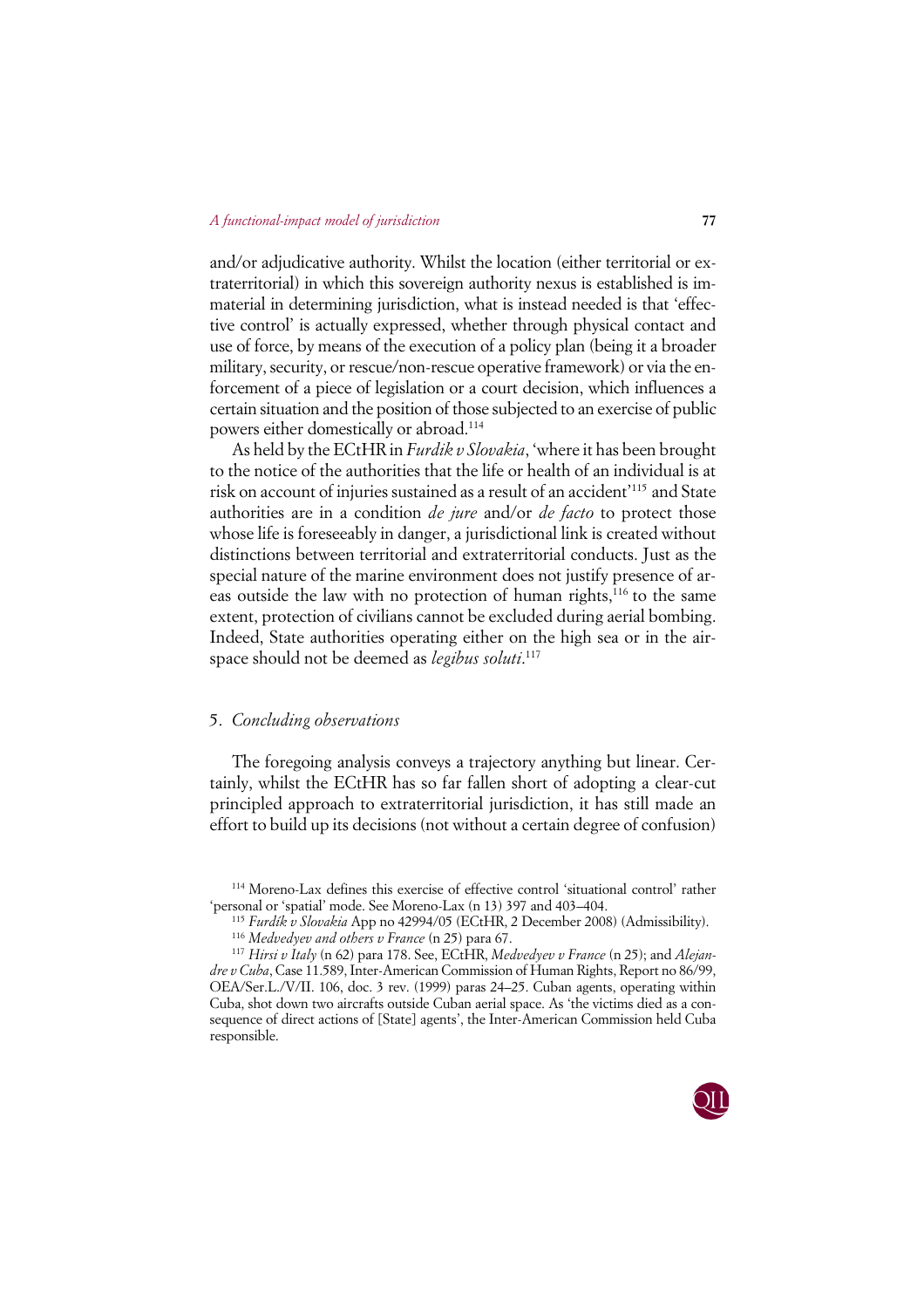on the taxonomy of criteria developed in *Al Skeini v UK*. <sup>118</sup> So while Strasbourg judges seem to privilege a more casuistic and flexible approach, which partly rests on a set of well-established requirements (the *Al Skeini* tool-kit *in primis*), they also at times resort to the particular circumstances of each case, *qua* 'special features', to justify the lack of a systematic and consistent interpretation of extraterritorial jurisdiction.

Moreover, on the one hand, the Court appears eager to avoid the construction of an all-encompassing approach that can be comprehensively and coherently applied to all cases of transboundary violations, thereby *de facto* undermining legal certainty for all actors involved in the litigation process. On the other hand, considering that the principles the Court relies on are not plainly disclosed and thus remain a matter for speculation,<sup>119</sup> it cannot be excluded that the intention behind the piecemeal approach underpinning some of the most recent decisions is meant to avoid a massive involvement of the Court in armed conflict cases, without however loosing full control of those situations. Therefore, extraterritorial jurisdiction has been either affirmed in circumscribed circumstances through the 'special features' formula while then foiling the recognition of human rights breaches in the merits phase,<sup>120</sup> or it has been artificially precluded when active hostilities have rendered the situation slightly too 'chaotic'.121

One of the main problems is the lack of knowledge on the importance of each special feature, and how these factual elements (either individually or cumulatively) can be transplanted to other contexts.<sup>122</sup> Moreover, it seems that the Court's intent is to open the door for claims on the extraterritorial use of force 'while retaining a strict control on who actually gets in, in the form of discretionary tailoring of the special nature of the features on a case-by-case basis.'123

<sup>123</sup> K Mehta, 'Tailoring the Jurisdiction of the ECHR: The ECtHR's Grand Chamber Decision in *Hanan v Germany*' (2021) VerfBlog <https://verfassungsblog.de/tailoring-the-jurisdiction-of-the-echr/>



<sup>118</sup> See *Ukraine v Russia* (re: Crimea) App no 20958/14 and 383314/18 (ECtHR, 14 January 2021) para 303; *Chagos Islanders v United Kingdom* App no 35622/04 (ECtHR, 11 December 2012) para 70; *Hassan v UK* App no 29750/09 (ECtHR, 16 September 2014) para 74; *Jaloud v the Netherlands* (n 92) para 139. 119 Raible (n 1) 27.

<sup>120</sup> See *Hanan v Germany* (n 35) para 236.

<sup>121</sup> See *Georgia v Russia* (n 3) para 126.

<sup>122</sup> Milanovic (n 44).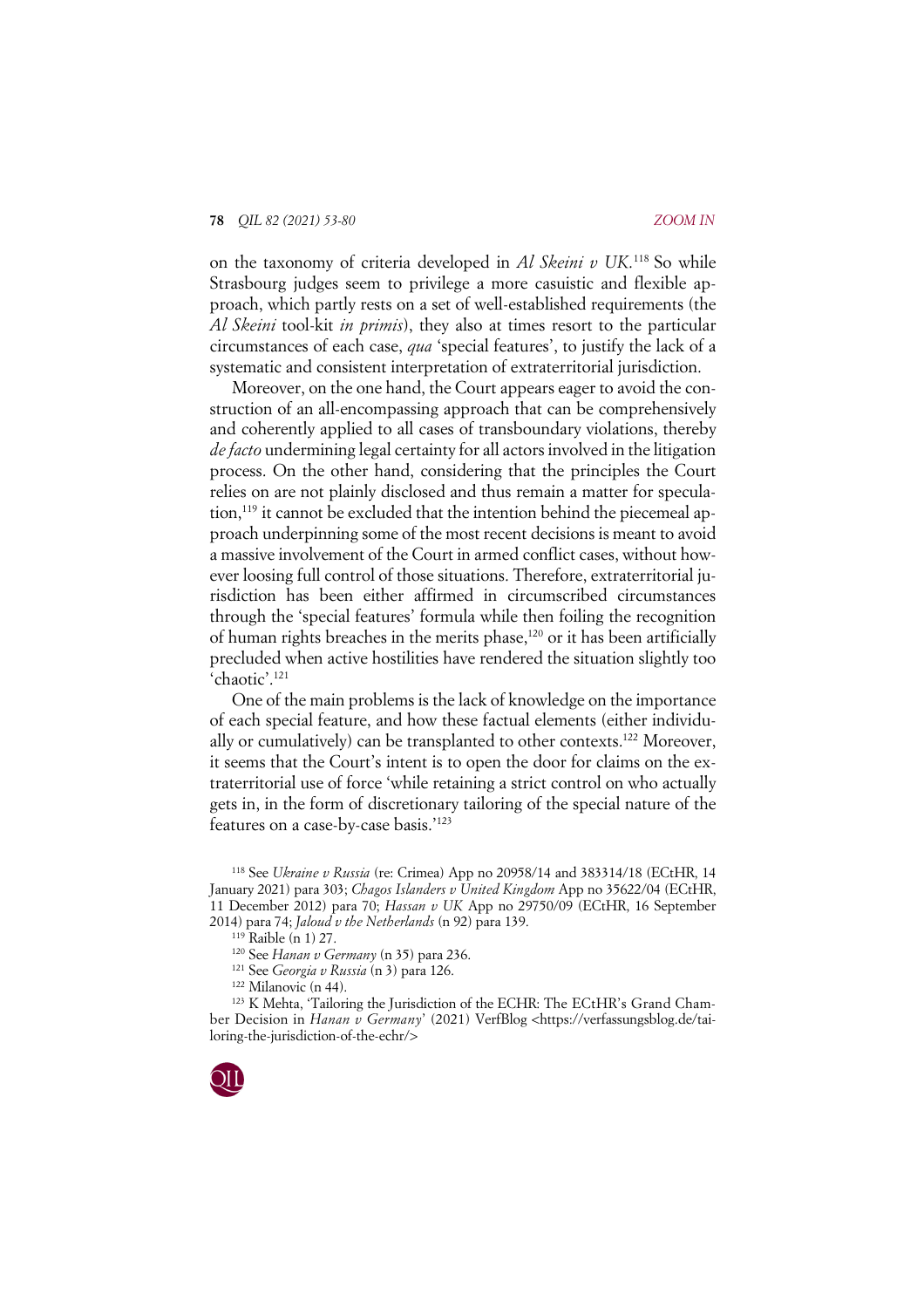It is thus likely that the Court's fragmentary approach will have the (perhaps intended) effect of discouraging the litigation of military confrontation issues before it, especially in situations of 'chaos', such as those regarding Eastern Ukraine or Nagorno Karabakh. There are indeed a plethora of interstate cases pending before the Court. For example, the complaint brought by Russia against Ukraine in July 2021<sup>124</sup> might come as a direct reaction to the most recent interstate claims brought by Ukraine against Russia. 125

This article has also tried to explore what lessons can be learned from other international courts and UN human rights committees dealing with extraterritorial violations of the relevant treaties. Overall, it would be a regressive step for the Court to dramatically distance itself from the case law of other human rights bodies. Observing their fast-paced developments, the ECtHR could, for instance, even more convincingly ground jurisdiction on the (extraterritorial) control exercised by the State over an individual's enjoyment of human rights. Complementing, rather than subverting the functional reading of jurisdiction, a *functional-impact paradigm* would deem jurisdiction engaged whenever State authorities exercise (either legislative, executive, or judicial) public powers whose enforcement has direct and foreseeable extraterritorial consequences on the rights of persons.

In appraising whether the respondent State can either protect, affect, or prevent violations of the relevant rights of persons under its control, the fact that the State knew or ought to have known the potential repercussions of its actions or omissions is, therefore, one of the essential elements to trigger jurisdiction. So innovative cases concerning State duties at sea, such as *AS and Others v Italy* and *AS and Others v Malta,* might have a leading and knock-on effect on other human rights bodies, *in primis* the ECtHR, which is currently confronted with intricate cases of migration by sea.<sup>126</sup>

Libya, App no 21660/18, communicated on 26 June 2019 (pending); *CO and AJ v Italy*



<sup>124</sup> *Russia v Ukraine* App no 36958/21 (pending).

<sup>&</sup>lt;sup>125</sup> These cases include the complaint concerning extraterritorial assassination, *Ukraine v Russia* App no 10691/21 (pending), and cases partially tackling events in Eastern Ukraine and the downing of Malaysia Airlines Flight MH17. *Ukraine and the Netherlands v Russia* App nos 8019/16, 43800/14 and 28525/20, lodged respectively on 1 March 2014, 13 June 2014 and 10 July 2020 (pending). See also, Admissibility decision in *Ukraine v Russia* (*Re* Crimea) App nos 20958/14 and 38334/18 (pending). See also *Ukraine v Russia* (VIII) App no 55855/18, lodged on 29 November 2018 (pending).<br><sup>126</sup> See *SS and Others v Italy* concerning pushbacks in the central Mediterranean to